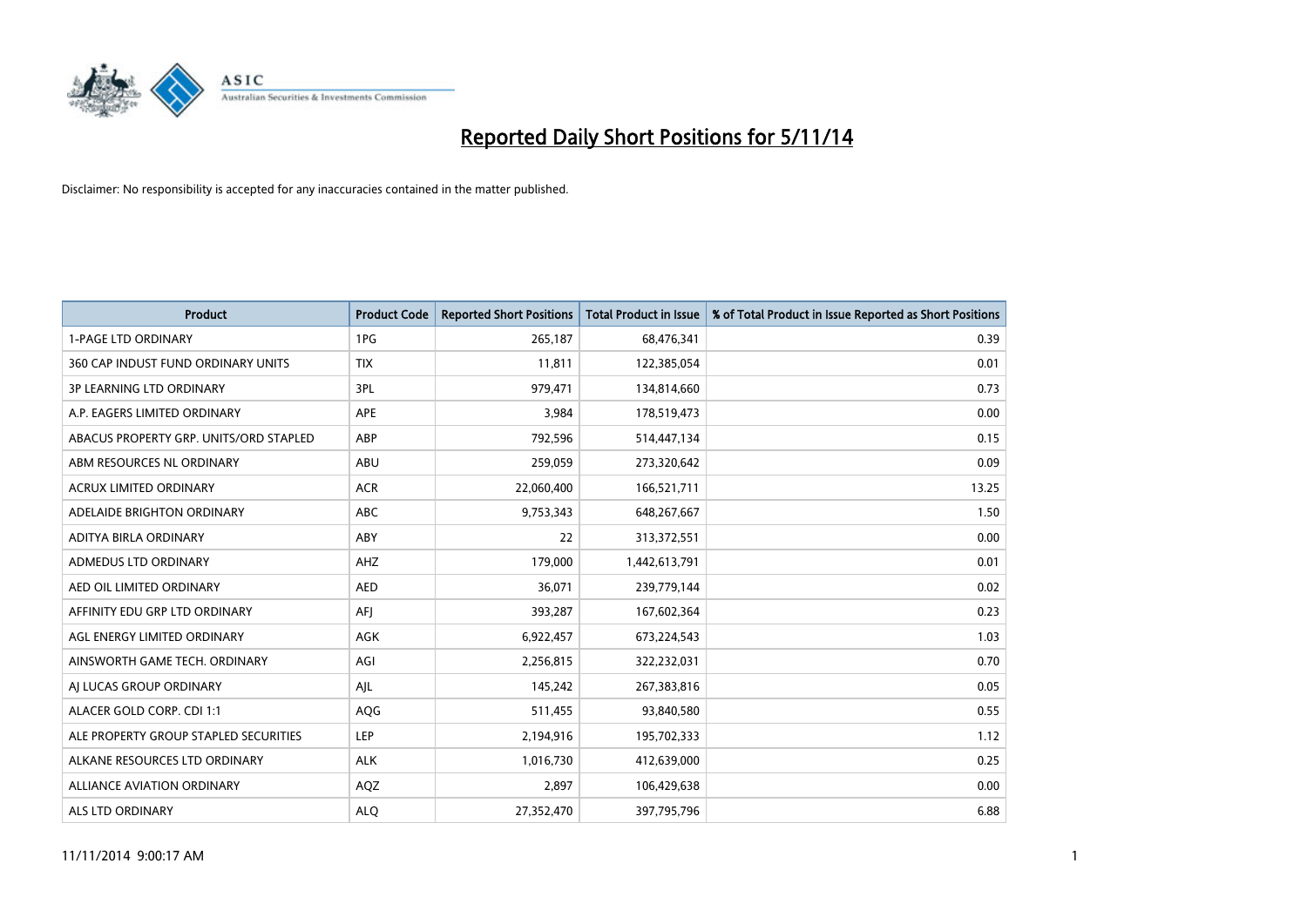

| <b>Product</b>                          | <b>Product Code</b> | <b>Reported Short Positions</b> | <b>Total Product in Issue</b> | % of Total Product in Issue Reported as Short Positions |
|-----------------------------------------|---------------------|---------------------------------|-------------------------------|---------------------------------------------------------|
| ALTIUM LIMITED ORDINARY                 | <b>ALU</b>          | 165,654                         | 129,272,762                   | 0.13                                                    |
| ALUMINA LIMITED ORDINARY                | AWC                 | 51,414,106                      | 2,806,225,615                 | 1.83                                                    |
| AMCOM TELECOMM, ORDINARY                | AMM                 | 5,011,049                       | 266,399,148                   | 1.88                                                    |
| AMCOR LIMITED ORDINARY                  | AMC                 | 8,139,101                       | 1,206,684,923                 | 0.67                                                    |
| AMP LIMITED ORDINARY                    | AMP                 | 18,047,159                      | 2,957,737,964                 | 0.61                                                    |
| ANSELL LIMITED ORDINARY                 | <b>ANN</b>          | 6,299,138                       | 153,139,924                   | 4.11                                                    |
| ANTARES ENERGY LTD ORDINARY             | <b>AZZ</b>          | 625,107                         | 255,000,000                   | 0.25                                                    |
| ANZ BANKING GRP LTD ORDINARY            | ANZ                 | 17,817,113                      | 2,756,627,771                 | 0.65                                                    |
| APA GROUP STAPLED SECURITIES            | APA                 | 14,820,868                      | 835,750,807                   | 1.77                                                    |
| APN NEWS & MEDIA ORDINARY               | <b>APN</b>          | 358,122                         | 1,029,041,356                 | 0.03                                                    |
| AQUARIUS PLATINUM. ORDINARY             | <b>AOP</b>          | 4,056,184                       | 1,465,473,903                 | 0.28                                                    |
| ARAFURA RESOURCE LTD ORDINARY           | <b>ARU</b>          | 2,000                           | 441,270,644                   | 0.00                                                    |
| ARB CORPORATION ORDINARY                | ARP                 | 1,264,405                       | 72,505,302                    | 1.74                                                    |
| ARDENT LEISURE GROUP STAPLED SECURITIES | AAD                 | 1,398,747                       | 438,666,245                   | 0.32                                                    |
| ARENA REIT. ORDINARY UNITS              | <b>ARF</b>          | 80,228                          | 211,495,653                   | 0.04                                                    |
| ARISTOCRAT LEISURE ORDINARY             | ALL                 | 608,553                         | 630,022,253                   | 0.10                                                    |
| ARRIUM LTD ORDINARY                     | ARI                 | 63,753,800                      | 2,937,293,755                 | 2.17                                                    |
| ASALEO CARE LIMITED ORDINARY            | <b>AHY</b>          | 7,457,869                       | 603,469,434                   | 1.24                                                    |
| ASCIANO LIMITED ORDINARY                | <b>AIO</b>          | 5,983,139                       | 975,385,664                   | 0.61                                                    |
| ASHLEY SERVICES GRP ORDINARY            | ASH                 | 272,411                         | 150,000,000                   | 0.18                                                    |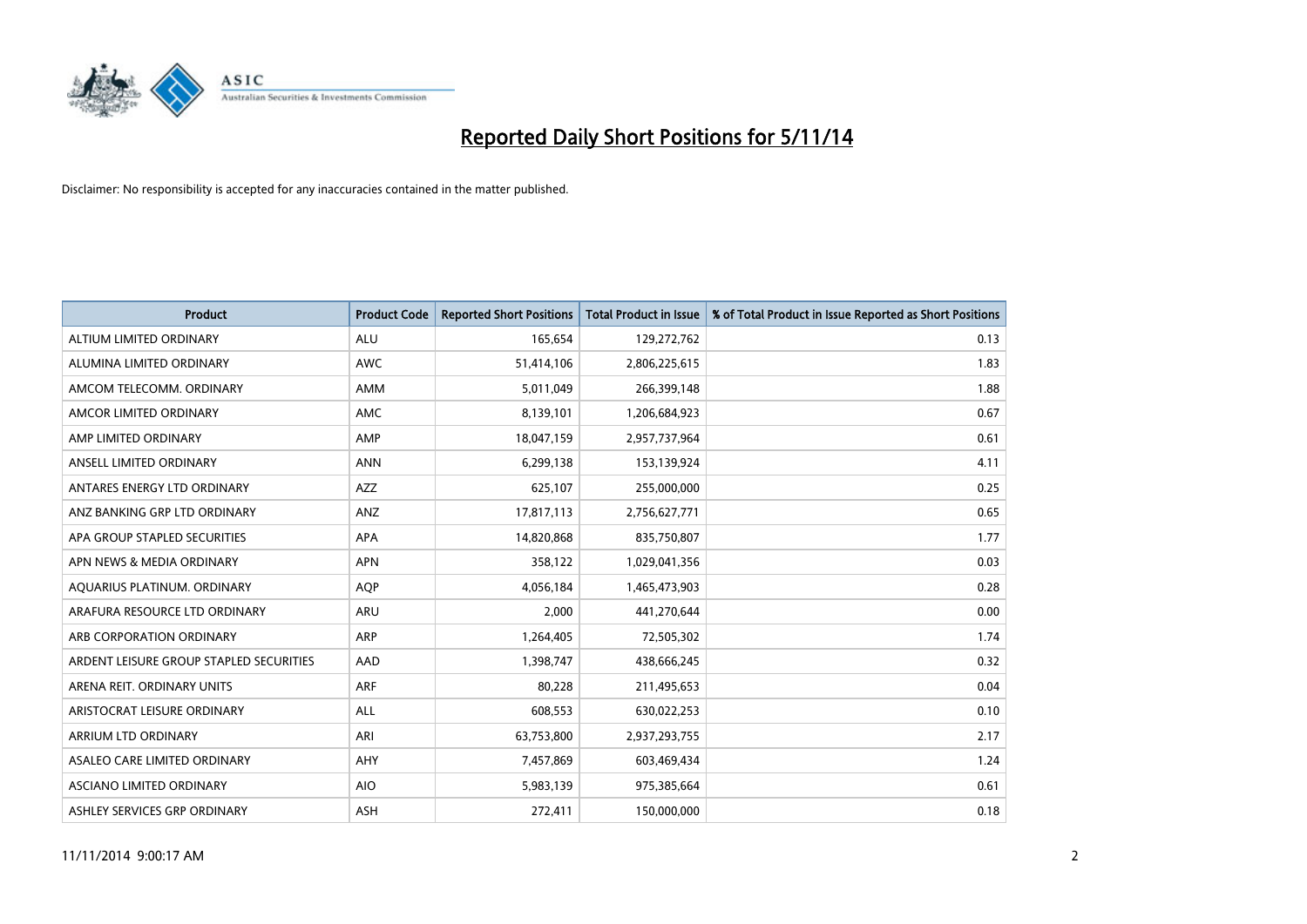

| <b>Product</b>                            | <b>Product Code</b> | <b>Reported Short Positions</b> | <b>Total Product in Issue</b> | % of Total Product in Issue Reported as Short Positions |
|-------------------------------------------|---------------------|---------------------------------|-------------------------------|---------------------------------------------------------|
| ASPEN GROUP ORD/UNITS STAPLED             | <b>APZ</b>          | 137,245                         | 113,183,450                   | 0.12                                                    |
| ASTRO JAP PROP GROUP STAPLED US PROHIBIT. | AJA                 | 156,952                         | 67,211,752                    | 0.23                                                    |
| ASX LIMITED ORDINARY                      | <b>ASX</b>          | 5,437,844                       | 193,595,162                   | 2.81                                                    |
| ATLAS IRON LIMITED ORDINARY               | AGO                 | 116,933,282                     | 919,475,619                   | 12.72                                                   |
| ATRUM COAL NL ORDINARY                    | ATU                 | 97,507                          | 162,459,242                   | 0.06                                                    |
| AUCKLAND INTERNATION ORDINARY             | <b>AIA</b>          | 62,089                          | 1,190,484,097                 | 0.01                                                    |
| AURIZON HOLDINGS LTD ORDINARY             | AZJ                 | 3,475,847                       | 2,137,284,503                 | 0.16                                                    |
| AUSDRILL LIMITED ORDINARY                 | ASL                 | 20,627,236                      | 312,277,224                   | 6.61                                                    |
| AUSENCO LIMITED ORDINARY                  | AAX                 | 1,000,130                       | 168,449,799                   | 0.59                                                    |
| AUSNET SERVICES STAPLED SECURITIES        | <b>AST</b>          | 35,828,771                      | 3,425,244,162                 | 1.05                                                    |
| AUST INDUSTRIAL REIT UNIT                 | ANI                 | 204,314                         | 96,288,031                    | 0.21                                                    |
| <b>AUSTAL LIMITED ORDINARY</b>            | ASB                 | 732,569                         | 346,379,377                   | 0.21                                                    |
| AUSTBROKERS HOLDINGS ORDINARY             | <b>AUB</b>          | 72,736                          | 61,712,763                    | 0.12                                                    |
| AUSTEX OIL LIMITED ORDINARY               | <b>AOK</b>          | 62,000                          | 558,571,402                   | 0.01                                                    |
| AUSTIN ENGINEERING ORDINARY               | ANG                 | 1,027,554                       | 84,274,004                    | 1.22                                                    |
| AUSTRALAND PROPERTY STAPLED SECURITY      | <b>ALZ</b>          | 4,746                           | 581,797,922                   | 0.00                                                    |
| AUSTRALIAN AGRICULT. ORDINARY             | AAC                 | 4,833,207                       | 532,474,721                   | 0.91                                                    |
| AUSTRALIAN FOUNDAT, ORDINARY              | AFI                 | 100                             | 1,086,070,669                 | 0.00                                                    |
| AUSTRALIAN PHARM, ORDINARY                | API                 | 10,568,438                      | 488,115,883                   | 2.17                                                    |
| AUTOMOTIVE HOLDINGS ORDINARY              | AHE                 | 2,464,336                       | 306,437,941                   | 0.80                                                    |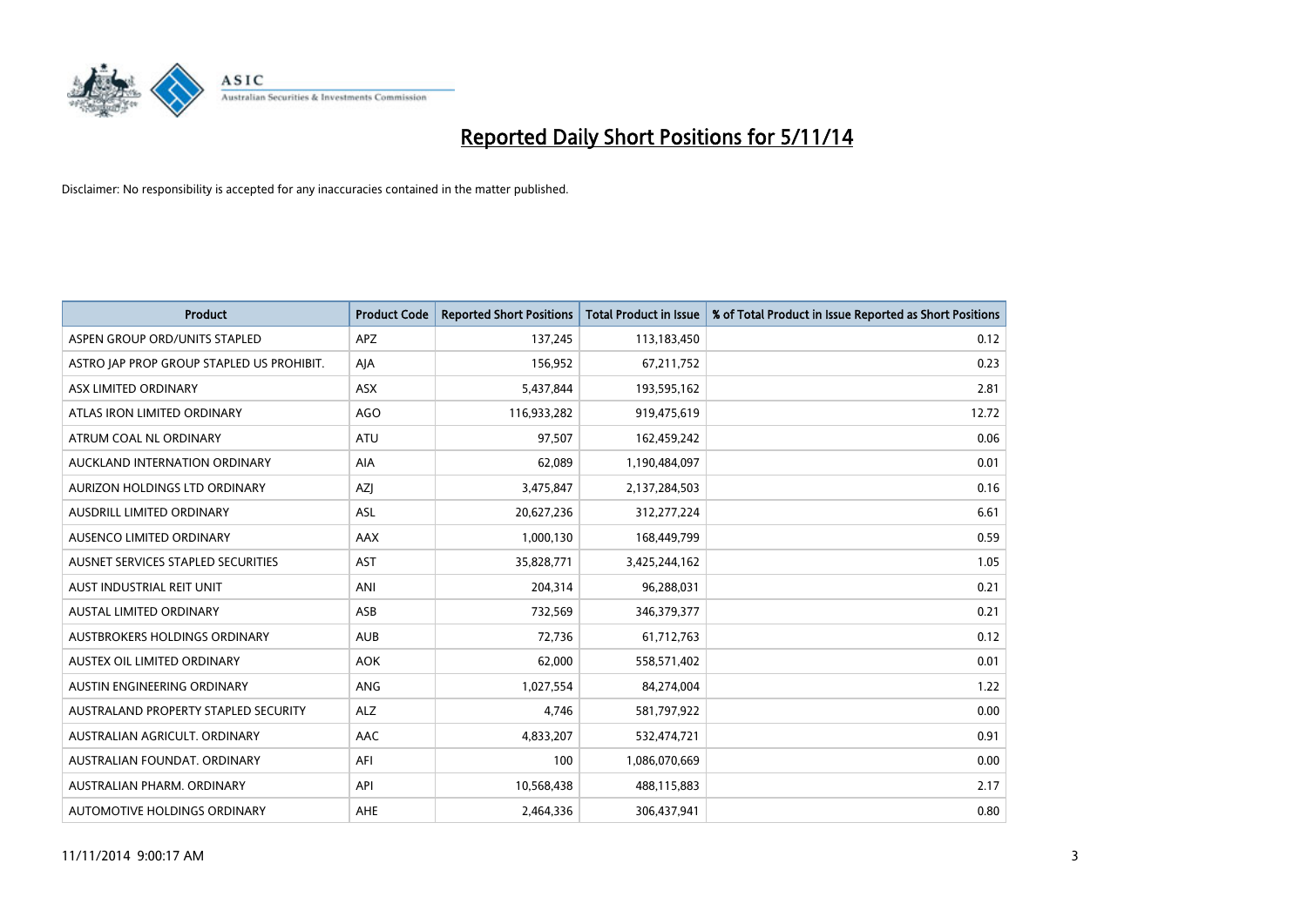

| <b>Product</b>                       | <b>Product Code</b> | <b>Reported Short Positions</b> | <b>Total Product in Issue</b> | % of Total Product in Issue Reported as Short Positions |
|--------------------------------------|---------------------|---------------------------------|-------------------------------|---------------------------------------------------------|
| AVANCO RESOURCES LTD ORDINARY        | AVB                 | 3,079,765                       | 1,661,675,855                 | 0.19                                                    |
| AVEO GROUP STAPLED SECURITIES        | <b>AOG</b>          | 3,972,730                       | 499,611,460                   | 0.80                                                    |
| AWE LIMITED ORDINARY                 | <b>AWE</b>          | 1,607,055                       | 525,861,050                   | 0.31                                                    |
| AZONTO PET LTD ORDINARY              | APY                 | 1                               | 1,159,375,100                 | 0.00                                                    |
| AZUMAH RESOURCES ORDINARY            | <b>AZM</b>          | $\mathbf{1}$                    | 388,816,919                   | 0.00                                                    |
| <b>BANDANNA ENERGY ORDINARY</b>      | <b>BND</b>          | 17,540,654                      | 528,481,199                   | 3.32                                                    |
| BANK OF QUEENSLAND. ORDINARY         | <b>BOO</b>          | 5,534,582                       | 363,416,835                   | 1.52                                                    |
| <b>BASE RES LIMITED ORDINARY</b>     | <b>BSE</b>          | 5,501,878                       | 563,902,771                   | 0.98                                                    |
| BATHURST RES LTD. ORDINARY           | <b>BRL</b>          | 300,729                         | 947,828,434                   | 0.03                                                    |
| <b>BC IRON LIMITED ORDINARY</b>      | <b>BCI</b>          | 13,774,203                      | 191,691,179                   | 7.19                                                    |
| BEACH ENERGY LIMITED ORDINARY        | <b>BPT</b>          | 9,253,759                       | 1,297,496,886                 | 0.71                                                    |
| BEADELL RESOURCE LTD ORDINARY        | <b>BDR</b>          | 51,526,569                      | 798,657,280                   | 6.45                                                    |
| <b>BEGA CHEESE LTD ORDINARY</b>      | <b>BGA</b>          | 2,260,682                       | 152,602,945                   | 1.48                                                    |
| BENDIGO AND ADELAIDE ORDINARY        | <b>BEN</b>          | 16,111,477                      | 450,887,389                   | 3.57                                                    |
| BENTHAM IMF LTD ORDINARY             | <b>IMF</b>          | 4,488,448                       | 166,580,957                   | 2.69                                                    |
| BERKELEY RESOURCES ORDINARY          | <b>BKY</b>          | 76,341                          | 180,361,323                   | 0.04                                                    |
| BETASHARESCASHETF ETF UNITS          | AAA                 | 700                             | 12,076,812                    | 0.01                                                    |
| <b>BHP BILLITON LIMITED ORDINARY</b> | <b>BHP</b>          | 10,780,986                      | 3,211,691,105                 | 0.34                                                    |
| <b>BIGAIR GROUP LIMITED ORDINARY</b> | <b>BGL</b>          | 49,160                          | 172,872,340                   | 0.03                                                    |
| <b>BILLABONG ORDINARY</b>            | <b>BBG</b>          | 8,935,496                       | 990,370,034                   | 0.90                                                    |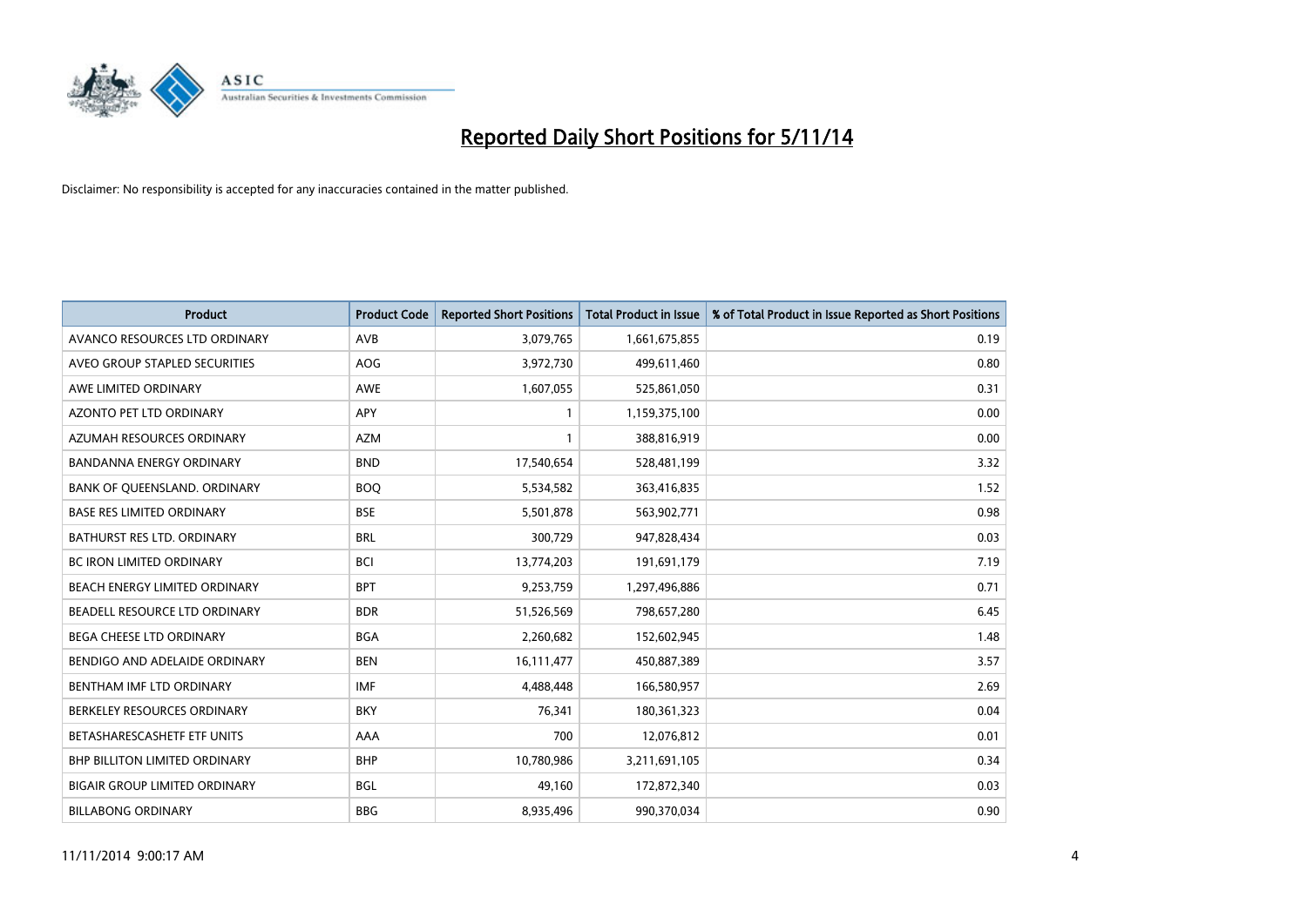

| <b>Product</b>                         | <b>Product Code</b> | <b>Reported Short Positions</b> | <b>Total Product in Issue</b> | % of Total Product in Issue Reported as Short Positions |
|----------------------------------------|---------------------|---------------------------------|-------------------------------|---------------------------------------------------------|
| BIRIMIAN GOLD LTD ORDINARY             | <b>BGS</b>          | 400,000                         | 864,981,654                   | 0.05                                                    |
| <b>BLACKHAM RESOURCES ORDINARY</b>     | <b>BLK</b>          | 798,139                         | 118,939,533                   | 0.67                                                    |
| <b>BLACKMORES LIMITED ORDINARY</b>     | <b>BKL</b>          | 12,980                          | 17,224,199                    | 0.08                                                    |
| BLACKTHORN RESOURCES ORD US PROHIBITED | <b>BTR</b>          | 11,369                          | 164,285,950                   | 0.01                                                    |
| <b>BLUESCOPE STEEL LTD ORDINARY</b>    | <b>BSL</b>          | 7,190,395                       | 559,227,871                   | 1.29                                                    |
| <b>BOART LONGYEAR ORDINARY</b>         | <b>BLY</b>          | 21,406,632                      | 502,488,790                   | 4.26                                                    |
| BORAL LIMITED, ORDINARY                | <b>BLD</b>          | 14,273,478                      | 782,736,249                   | 1.82                                                    |
| <b>BRADKEN LIMITED ORDINARY</b>        | <b>BKN</b>          | 7,447,105                       | 171,027,249                   | 4.35                                                    |
| <b>BRAMBLES LIMITED ORDINARY</b>       | <b>BXB</b>          | 3,065,342                       | 1,566,077,519                 | 0.20                                                    |
| <b>BREVILLE GROUP LTD ORDINARY</b>     | <b>BRG</b>          | 4,547,124                       | 130,095,322                   | 3.50                                                    |
| <b>BRICKWORKS LIMITED ORDINARY</b>     | <b>BKW</b>          | 201,286                         | 148,403,478                   | 0.14                                                    |
| BT INVESTMENT MNGMNT ORDINARY          | <b>BTT</b>          | 43,714                          | 290,699,283                   | 0.02                                                    |
| <b>BURSON GROUP LTD ORDINARY</b>       | <b>BAP</b>          | 1,642,290                       | 163,585,666                   | 1.00                                                    |
| <b>BURU ENERGY ORDINARY</b>            | <b>BRU</b>          | 19,190,325                      | 339,997,078                   | 5.64                                                    |
| <b>BWP TRUST ORDINARY UNITS</b>        | <b>BWP</b>          | 9,544,852                       | 639,724,826                   | 1.49                                                    |
| CABCHARGE AUSTRALIA ORDINARY           | CAB                 | 7,973,939                       | 120,430,683                   | 6.62                                                    |
| <b>CADENCE CAPITAL ORDINARY</b>        | <b>CDM</b>          | 148,501                         | 199,821,759                   | 0.07                                                    |
| <b>CALIBRE GROUP LTD ORDINARY</b>      | <b>CGH</b>          | 5,087                           | 350,784,490                   | 0.00                                                    |
| CALTEX AUSTRALIA ORDINARY              | <b>CTX</b>          | 1,505,791                       | 270,000,000                   | 0.56                                                    |
| CAPE LAMBERT RES LTD ORDINARY          | <b>CFE</b>          | 280,137                         | 626,686,586                   | 0.04                                                    |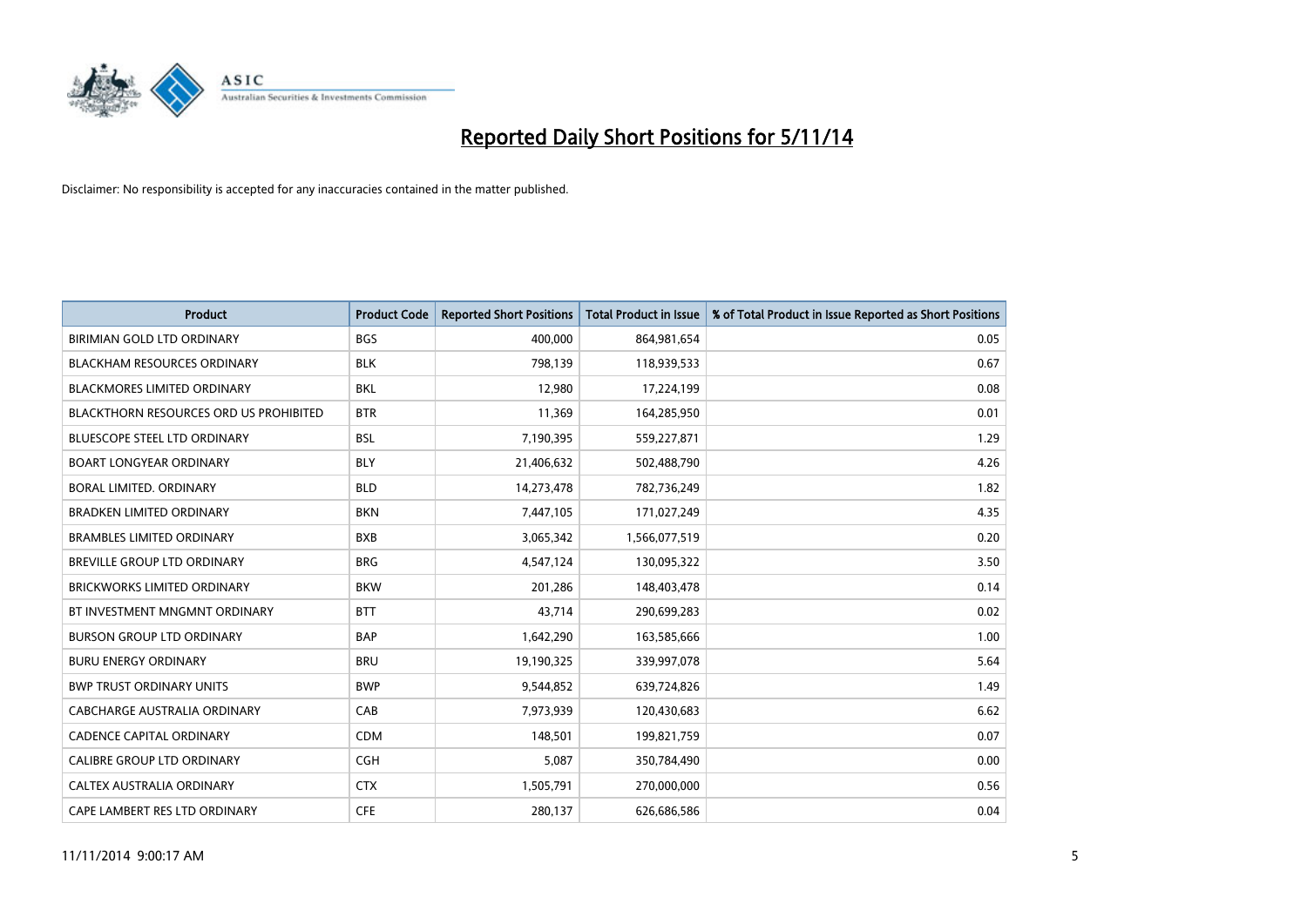

| <b>Product</b>                          | <b>Product Code</b> | <b>Reported Short Positions</b> | <b>Total Product in Issue</b> | % of Total Product in Issue Reported as Short Positions |
|-----------------------------------------|---------------------|---------------------------------|-------------------------------|---------------------------------------------------------|
| CAPITOL HEALTH ORDINARY                 | CAJ                 | 573,587                         | 431,517,271                   | 0.13                                                    |
| <b>CARDNO LIMITED ORDINARY</b>          | CDD                 | 8,684,782                       | 164,112,901                   | 5.29                                                    |
| <b>CARINDALE PROPERTY UNIT</b>          | <b>CDP</b>          | 5,449                           | 70,000,000                    | 0.01                                                    |
| CARNARVON PETROLEUM ORDINARY            | <b>CVN</b>          | 2,634,908                       | 987,285,022                   | 0.27                                                    |
| CARSALES.COM LTD ORDINARY               | <b>CRZ</b>          | 15,779,304                      | 238,836,279                   | 6.61                                                    |
| <b>CASH CONVERTERS ORDINARY</b>         | CCV                 | 7,549,358                       | 431,476,525                   | 1.75                                                    |
| CEDAR WOODS PROP. ORDINARY              | <b>CWP</b>          | 148,996                         | 78,336,371                    | 0.19                                                    |
| CENTRAL PETROLEUM ORDINARY              | <b>CTP</b>          | 376,858                         | 368,718,957                   | 0.10                                                    |
| CFS RETAIL TRUST GRP STAPLED SECURITIES | <b>CFX</b>          | 5,830,178                       | 3,050,355,727                 | 0.19                                                    |
| <b>CHALLENGER LIMITED ORDINARY</b>      | <b>CGF</b>          | 369,667                         | 569,725,821                   | 0.06                                                    |
| CHANDLER MACLEOD LTD ORDINARY           | <b>CMG</b>          | 1,095                           | 547,985,086                   | 0.00                                                    |
| CHARTER HALL GROUP STAPLED US PROHIBIT. | <b>CHC</b>          | 484,137                         | 355,015,480                   | 0.14                                                    |
| <b>CHARTER HALL RETAIL UNITS</b>        | <b>CQR</b>          | 15,498,754                      | 372,893,153                   | 4.16                                                    |
| <b>CHORUS LIMITED ORDINARY</b>          | <b>CNU</b>          | 86.132                          | 396,369,767                   | 0.02                                                    |
| CLEARVIEW WEALTH LTD ORDINARY           | <b>CVW</b>          | 9,366                           | 578,453,260                   | 0.00                                                    |
| CLINUVEL PHARMACEUT, ORDINARY           | <b>CUV</b>          | 30,842                          | 42,466,435                    | 0.07                                                    |
| COAL OF AFRICA LTD ORDINARY             | <b>CZA</b>          | 426                             | 1,048,368,613                 | 0.00                                                    |
| COALSPUR MINES LTD ORDINARY             | <b>CPL</b>          | 586,921                         | 641,544,455                   | 0.09                                                    |
| COCA-COLA AMATIL ORDINARY               | <b>CCL</b>          | 25,721,798                      | 763,590,249                   | 3.37                                                    |
| <b>COCHLEAR LIMITED ORDINARY</b>        | <b>COH</b>          | 6,320,357                       | 57,081,775                    | 11.07                                                   |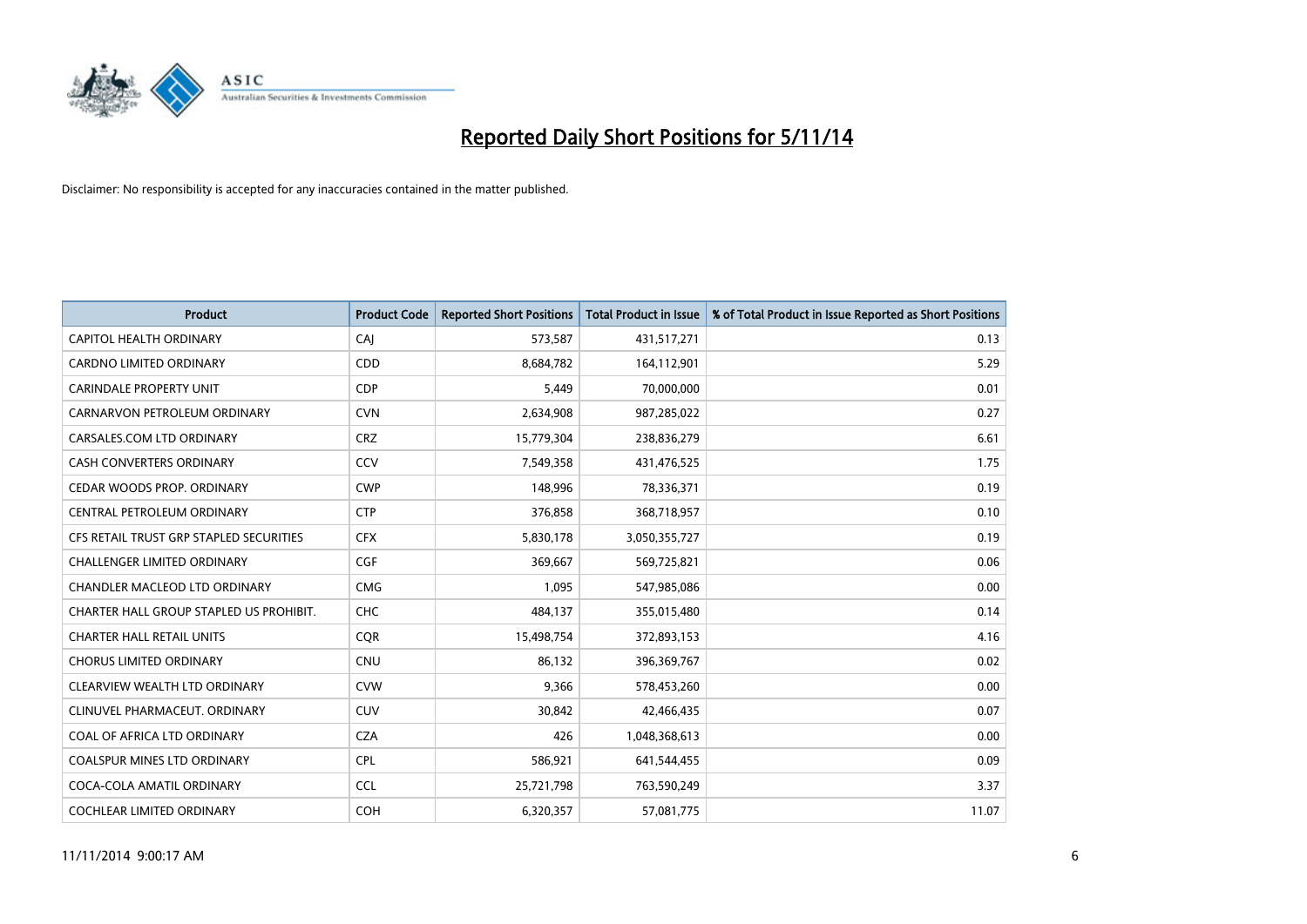

| <b>Product</b>                          | <b>Product Code</b> | <b>Reported Short Positions</b> | <b>Total Product in Issue</b> | % of Total Product in Issue Reported as Short Positions |
|-----------------------------------------|---------------------|---------------------------------|-------------------------------|---------------------------------------------------------|
| <b>COCKATOO COAL ORDINARY</b>           | <b>COK</b>          | 167,987                         | 4,560,196,928                 | 0.00                                                    |
| <b>CODAN LIMITED ORDINARY</b>           | <b>CDA</b>          | 284,771                         | 176,969,924                   | 0.16                                                    |
| <b>COFFEY INTERNATIONAL ORDINARY</b>    | <b>COF</b>          | 6,077                           | 255,833,165                   | 0.00                                                    |
| <b>COKAL LTD ORDINARY</b>               | <b>CKA</b>          | 6,820                           | 471,487,926                   | 0.00                                                    |
| <b>COLLECTION HOUSE ORDINARY</b>        | <b>CLH</b>          | 3,629,761                       | 130,443,227                   | 2.78                                                    |
| <b>COLLINS FOODS LTD ORDINARY</b>       | <b>CKF</b>          | 100,000                         | 93,000,003                    | 0.11                                                    |
| COMMONWEALTH BANK, ORDINARY             | <b>CBA</b>          | 19,970,824                      | 1,621,319,194                 | 1.23                                                    |
| <b>COMPASS RESOURCES ORDINARY</b>       | <b>CMR</b>          | 7,472                           | 1,403,744,100                 | 0.00                                                    |
| COMPUTERSHARE LTD ORDINARY              | <b>CPU</b>          | 5,302,822                       | 556,203,079                   | 0.95                                                    |
| <b>COOPER ENERGY LTD ORDINARY</b>       | <b>COE</b>          | 219,258                         | 329,235,509                   | 0.07                                                    |
| CORP TRAVEL LIMITED ORDINARY            | <b>CTD</b>          | 237,961                         | 90,517,621                    | 0.26                                                    |
| <b>COVER-MORE GRP LTD ORDINARY</b>      | <b>CVO</b>          | 5,006,762                       | 317,750,000                   | 1.58                                                    |
| <b>CREDIT CORP GROUP ORDINARY</b>       | <b>CCP</b>          | 502,886                         | 46,296,407                    | 1.09                                                    |
| <b>CROMWELL PROP STAPLED SECURITIES</b> | <b>CMW</b>          | 6,450,290                       | 1,733,132,163                 | 0.37                                                    |
| CROWE HORWATH AUS ORDINARY              | <b>CRH</b>          | 729,081                         | 273,005,429                   | 0.27                                                    |
| <b>CROWN RESORTS LTD ORDINARY</b>       | <b>CWN</b>          | 8,485,456                       | 728,394,185                   | 1.16                                                    |
| <b>CSG LIMITED ORDINARY</b>             | CSV                 | 260,145                         | 279,648,511                   | 0.09                                                    |
| <b>CSL LIMITED ORDINARY</b>             | <b>CSL</b>          | 1,629,020                       | 474,503,048                   | 0.34                                                    |
| <b>CSR LIMITED ORDINARY</b>             | <b>CSR</b>          | 13,642,279                      | 506,000,315                   | 2.70                                                    |
| <b>CUDECO LIMITED ORDINARY</b>          | CDU                 | 9,671,264                       | 235,425,143                   | 4.11                                                    |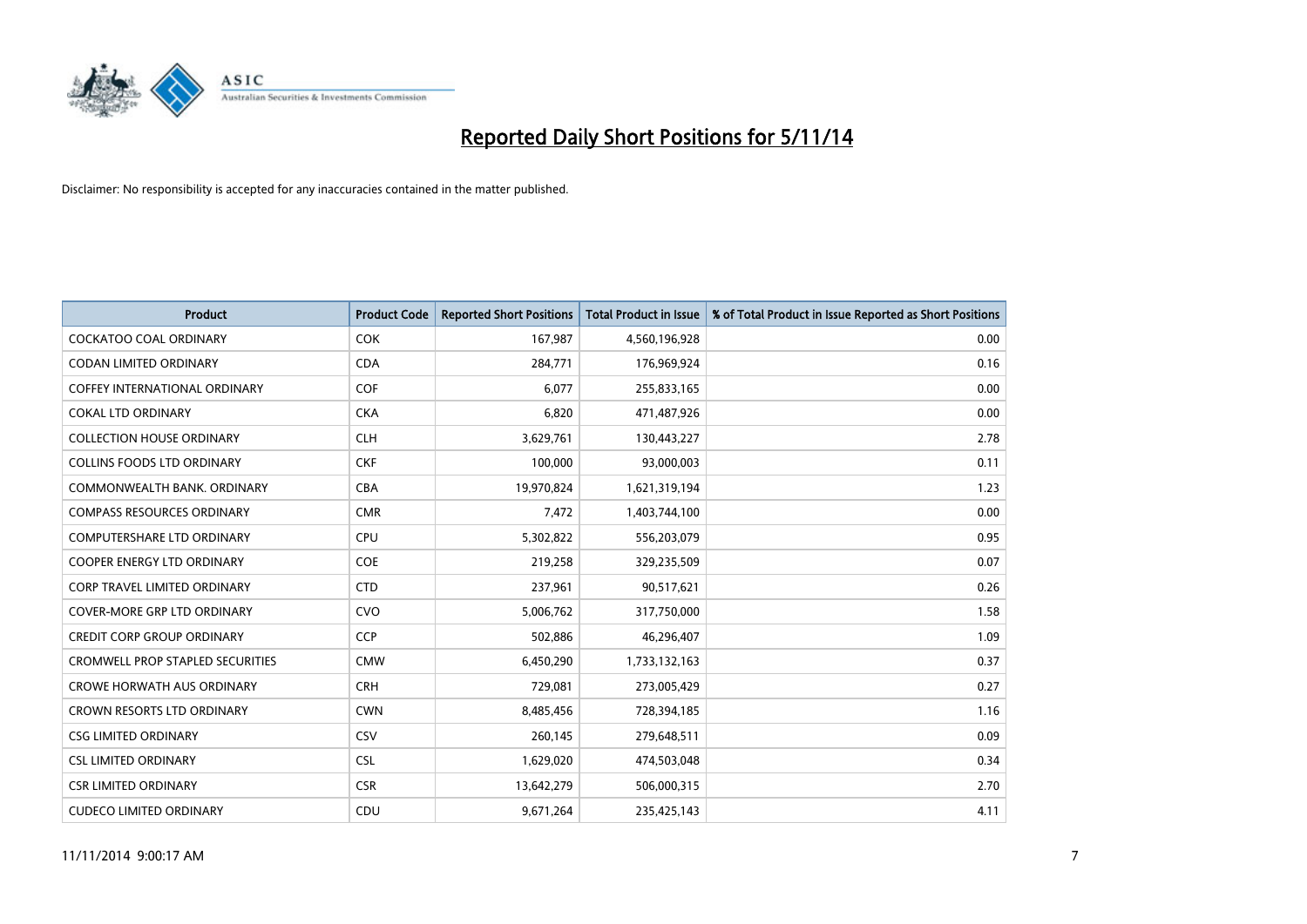

| <b>Product</b>                            | <b>Product Code</b> | <b>Reported Short Positions</b> | <b>Total Product in Issue</b> | % of Total Product in Issue Reported as Short Positions |
|-------------------------------------------|---------------------|---------------------------------|-------------------------------|---------------------------------------------------------|
| DATA#3 LIMITED ORDINARY                   | <b>DTL</b>          | 41,759                          | 153,974,950                   | 0.03                                                    |
| DECMIL GROUP LIMITED ORDINARY             | <b>DCG</b>          | 1,716,343                       | 168,657,794                   | 1.02                                                    |
| DEEP YELLOW LIMITED ORDINARY              | <b>DYL</b>          | 1,002                           | 1,891,196,227                 | 0.00                                                    |
| DEVINE LIMITED ORDINARY                   | <b>DVN</b>          | 2,047                           | 158,730,556                   | 0.00                                                    |
| DEXUS PROPERTY GROUP STAPLED UNIT DEF SET | <b>DXSDA</b>        | 2,084,484                       | 905,518,469                   | 0.23                                                    |
| DEXUS PROPERTY GROUP STAPLED UNITS        | <b>DXS</b>          | 1,836,516                       | 5,433,110,810                 | 0.03                                                    |
| DICK SMITH HLDGS ORDINARY                 | <b>DSH</b>          | 17,238,749                      | 236,511,364                   | 7.29                                                    |
| DISCOVERY METALS LTD ORDINARY             | <b>DML</b>          | 1,277,631                       | 644,039,581                   | 0.20                                                    |
| DOMINO PIZZA ENTERPR ORDINARY             | <b>DMP</b>          | 2,054,824                       | 86,160,773                    | 2.38                                                    |
| DONACO INTERNATIONAL ORDINARY             | <b>DNA</b>          | 6,140,650                       | 461,278,352                   | 1.33                                                    |
| DORAY MINERALS LTD ORDINARY               | <b>DRM</b>          | 66,406                          | 165,834,256                   | 0.04                                                    |
| DOWNER EDI LIMITED ORDINARY               | <b>DOW</b>          | 22,758,395                      | 435,399,975                   | 5.23                                                    |
| DRILLSEARCH ENERGY ORDINARY               | <b>DLS</b>          | 16,143,946                      | 461,101,450                   | 3.50                                                    |
| DUET GROUP STAPLED US PROHIBIT.           | <b>DUE</b>          | 7,614,509                       | 1,327,719,444                 | 0.57                                                    |
| DULUXGROUP LIMITED ORDINARY               | <b>DLX</b>          | 3,279,619                       | 383,503,942                   | 0.86                                                    |
| DWS LTD ORDINARY                          | <b>DWS</b>          | 121,259                         | 132,362,763                   | 0.09                                                    |
| ECHO ENTERTAINMENT ORDINARY               | EGP                 | 2,651,398                       | 825,672,730                   | 0.32                                                    |
| <b>ELDERS LIMITED ORDINARY</b>            | <b>ELD</b>          | 28,981,847                      | 837,232,507                   | 3.46                                                    |
| ELEMENTAL MINERALS ORDINARY               | <b>ELM</b>          | 94,536                          | 381,850,877                   | 0.02                                                    |
| <b>EMECO HOLDINGS ORDINARY</b>            | EHL                 | 8,987,422                       | 599,675,707                   | 1.50                                                    |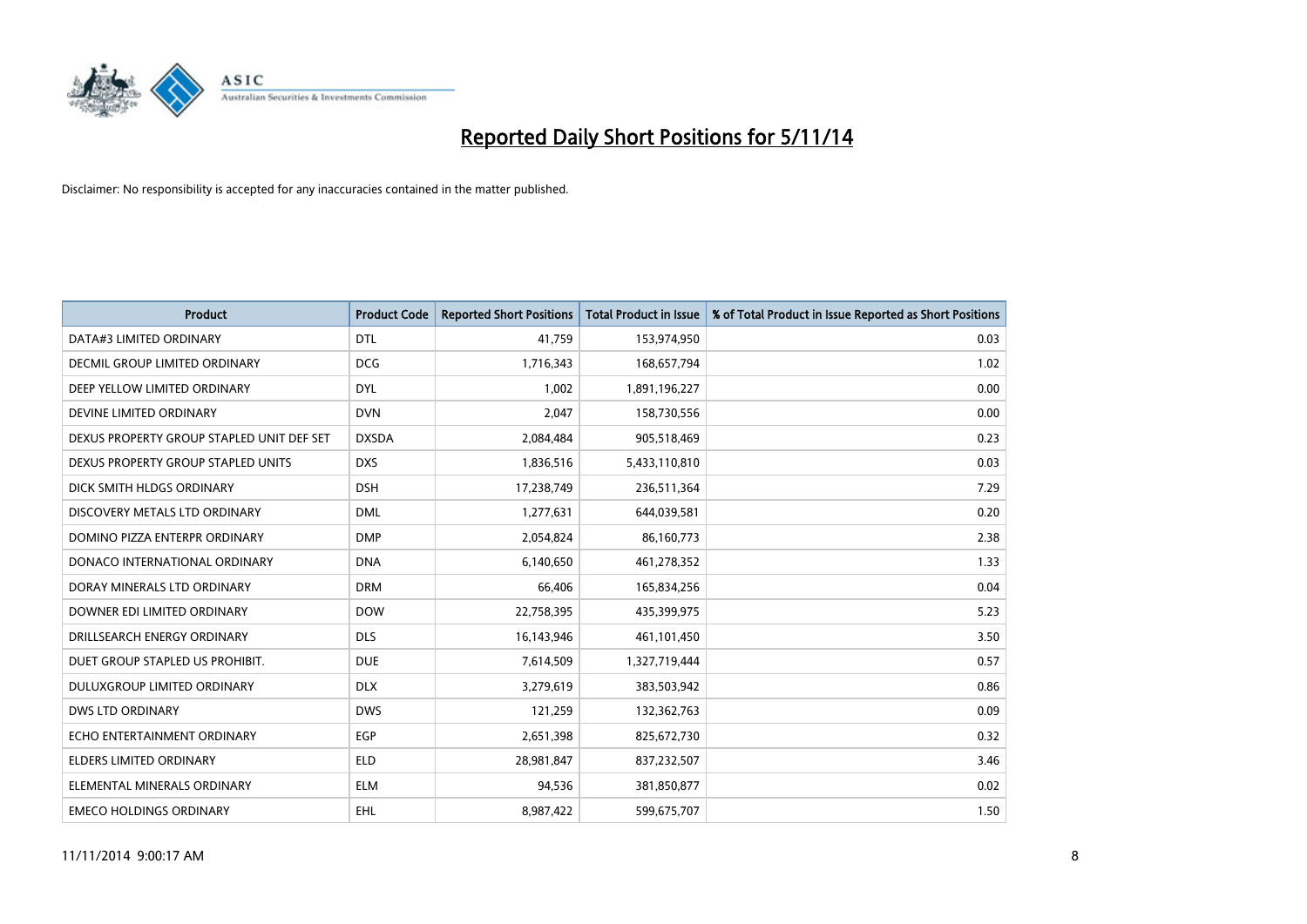

| <b>Product</b>                         | <b>Product Code</b> | <b>Reported Short Positions</b> | <b>Total Product in Issue</b> | % of Total Product in Issue Reported as Short Positions |
|----------------------------------------|---------------------|---------------------------------|-------------------------------|---------------------------------------------------------|
| <b>ENERGY RESOURCES ORDINARY 'A'</b>   | <b>ERA</b>          | 11,874,385                      | 517,725,062                   | 2.29                                                    |
| <b>ENERGY WORLD CORPOR. ORDINARY</b>   | <b>EWC</b>          | 46,816,905                      | 1,734,166,672                 | 2.70                                                    |
| <b>ENVESTRA LIMITED ORDINARY</b>       | <b>ENV</b>          | 76,856                          | 1,796,808,474                 | 0.00                                                    |
| EQUATORIAL RES LTD ORDINARY            | EQX                 | 172                             | 122,185,353                   | 0.00                                                    |
| EQUITY TRUSTEES ORDINARY               | EQT                 | 26,803                          | 19,269,445                    | 0.14                                                    |
| ERM POWER LIMITED ORDINARY             | EPW                 | 617,232                         | 240,826,607                   | 0.26                                                    |
| EVOLUTION MINING LTD ORDINARY          | <b>EVN</b>          | 47,561,070                      | 714,921,647                   | 6.65                                                    |
| FAIRFAX MEDIA LTD ORDINARY             | <b>FXI</b>          | 58,239,873                      | 2,351,955,725                 | 2.48                                                    |
| <b>FANTASTIC HOLDINGS ORDINARY</b>     | <b>FAN</b>          | 14,663                          | 103,257,398                   | 0.01                                                    |
| <b>FAR LTD ORDINARY</b>                | <b>FAR</b>          | 8,746,113                       | 3,126,808,427                 | 0.28                                                    |
| FEDERATION CNTRES ORD/UNIT STAPLED SEC | <b>FDC</b>          | 510,299                         | 1,427,641,565                 | 0.04                                                    |
| FEDERATION CNTRES STAPLED SEC. DEF SET | <b>FDCDA</b>        | 1,258,159                       | 1,427,641,565                 | 0.09                                                    |
| FISHER & PAYKEL H. ORDINARY            | <b>FPH</b>          | 17,016                          | 556,408,058                   | 0.00                                                    |
| FLEETWOOD CORP ORDINARY                | <b>FWD</b>          | 1,589,708                       | 60,679,412                    | 2.62                                                    |
| FLETCHER BUILDING ORDINARY             | <b>FBU</b>          | 1,853,947                       | 687,854,788                   | 0.27                                                    |
| FLEXIGROUP LIMITED ORDINARY            | <b>FXL</b>          | 5,298,821                       | 304,096,060                   | 1.74                                                    |
| FLIGHT CENTRE TRAVEL ORDINARY          | <b>FLT</b>          | 7,169,184                       | 100,712,408                   | 7.12                                                    |
| FLINDERS MINES LTD ORDINARY            | <b>FMS</b>          | 420,990                         | 2,400,995,602                 | 0.02                                                    |
| <b>FOCUS MINERALS LTD ORDINARY</b>     | <b>FML</b>          | 9,225,522                       | 9,137,375,877                 | 0.10                                                    |
| FOLKESTONE EDU TRUST UNITS             | <b>FET</b>          | 1,190,662                       | 205,992,922                   | 0.58                                                    |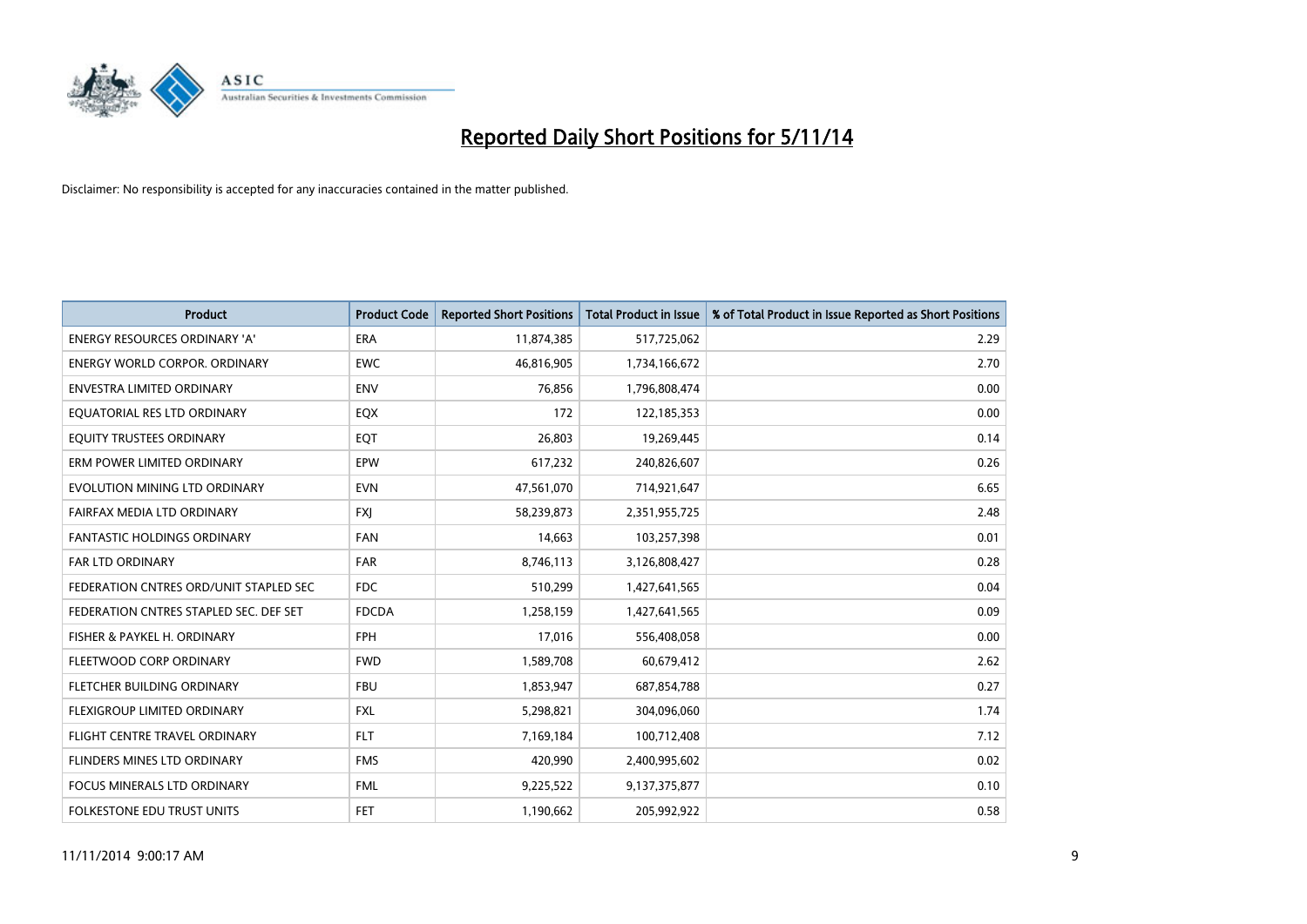

| <b>Product</b>                             | <b>Product Code</b> | <b>Reported Short Positions</b> | <b>Total Product in Issue</b> | % of Total Product in Issue Reported as Short Positions |
|--------------------------------------------|---------------------|---------------------------------|-------------------------------|---------------------------------------------------------|
| FONTERRA SHARE FUND ORDINARY UNITS         | <b>FSF</b>          | 100,083                         | 120,626,791                   | 0.08                                                    |
| FORTESCUE METALS GRP ORDINARY              | <b>FMG</b>          | 324,927,456                     | 3,113,798,151                 | 10.44                                                   |
| FREEDOM FOOD LTD ORDINARY                  | <b>FNP</b>          | 67.124                          | 152,689,663                   | 0.04                                                    |
| <b>FUNTASTIC LIMITED ORDINARY</b>          | <b>FUN</b>          | 370,000                         | 669,869,723                   | 0.06                                                    |
| <b>G.U.D. HOLDINGS ORDINARY</b>            | GUD                 | 2,681,464                       | 70,939,492                    | 3.78                                                    |
| <b>G8 EDUCATION LIMITED ORDINARY</b>       | <b>GEM</b>          | 12,110,369                      | 353,691,630                   | 3.42                                                    |
| <b>GALAXY RESOURCES ORDINARY</b>           | <b>GXY</b>          | 1,436,403                       | 1,064,496,654                 | 0.13                                                    |
| <b>GALILEO JAPAN TRUST UNIT</b>            | GIT                 | 10,000                          | 106,444,665                   | 0.01                                                    |
| <b>GBST HOLDINGS., ORDINARY</b>            | <b>GBT</b>          | 12,376                          | 66,561,725                    | 0.02                                                    |
| <b>GDI PROPERTY GRP STAPLED SECURITIES</b> | GDI                 | 363,731                         | 567,575,025                   | 0.06                                                    |
| <b>GENTRACK GROUP LTD ORDINARY</b>         | GTK                 | 2,896                           | 72,699,510                    | 0.00                                                    |
| <b>GENWORTH MORTGAGE ORDINARY</b>          | <b>GMA</b>          | 3,011,591                       | 650,000,000                   | 0.46                                                    |
| <b>GEODYNAMICS LIMITED ORDINARY</b>        | GDY                 | 819                             | 435,880,130                   | 0.00                                                    |
| <b>GINDALBIE METALS LTD ORDINARY</b>       | GBG                 | 34,451,773                      | 1,495,306,811                 | 2.30                                                    |
| <b>GOLD ROAD RES LTD ORDINARY</b>          | <b>GOR</b>          | 1,148,872                       | 592,811,895                   | 0.19                                                    |
| GOODMAN FIELDER. ORDINARY                  | GFF                 | 5,766,514                       | 1,955,559,207                 | 0.29                                                    |
| <b>GOODMAN GROUP STAPLED</b>               | <b>GMG</b>          | 9,436,738                       | 1,745,460,061                 | 0.54                                                    |
| <b>GPT GROUP STAPLED SEC.</b>              | <b>GPT</b>          | 6,070,631                       | 1,685,460,955                 | 0.36                                                    |
| <b>GRAINCORP LIMITED A CLASS ORDINARY</b>  | <b>GNC</b>          | 9,785,267                       | 228,855,628                   | 4.28                                                    |
| <b>GRANGE RESOURCES. ORDINARY</b>          | GRR                 | 8,465,170                       | 1,157,097,869                 | 0.73                                                    |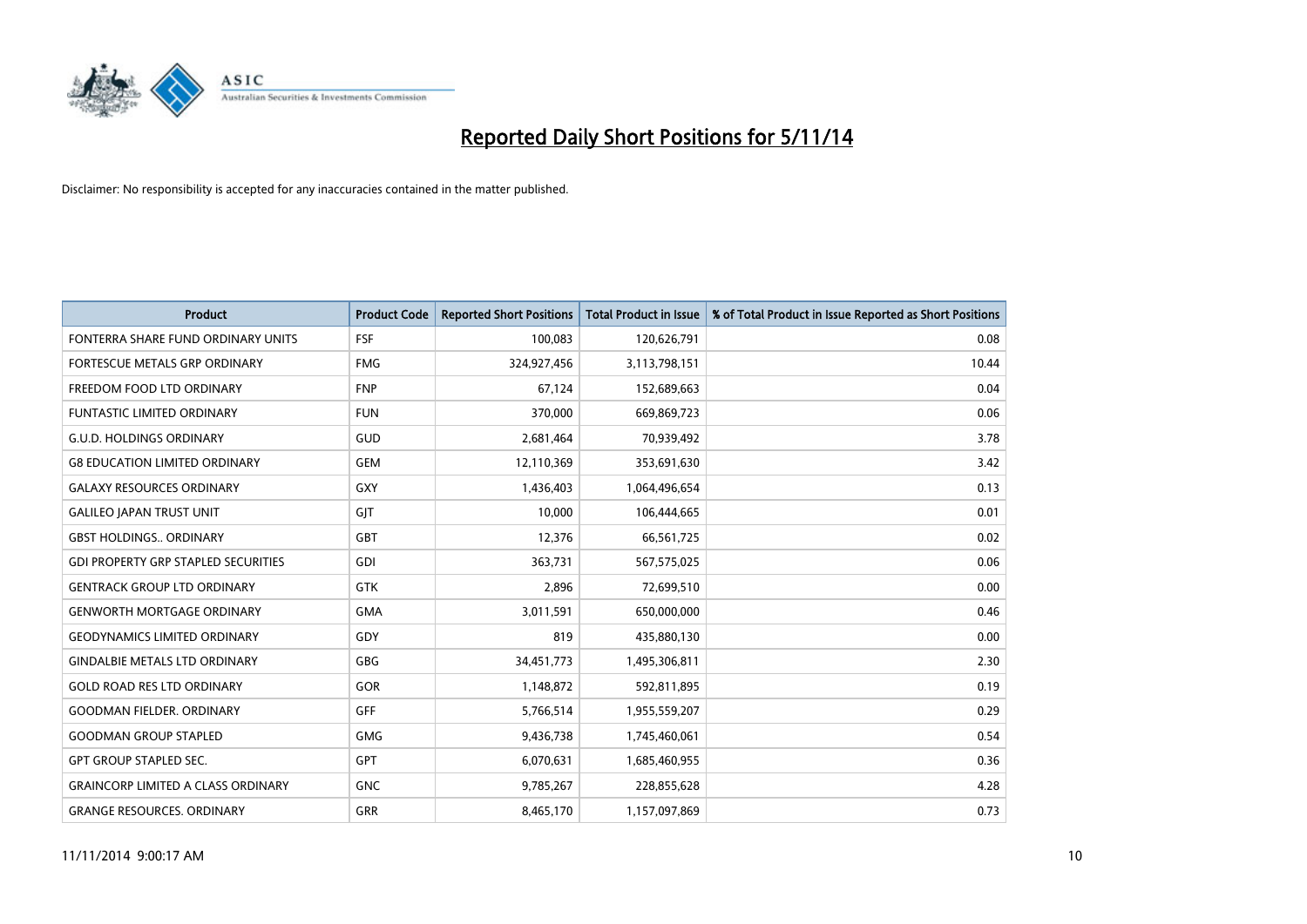

| <b>Product</b>                                   | <b>Product Code</b> | <b>Reported Short Positions</b> | <b>Total Product in Issue</b> | % of Total Product in Issue Reported as Short Positions |
|--------------------------------------------------|---------------------|---------------------------------|-------------------------------|---------------------------------------------------------|
| <b>GREENCROSS LIMITED ORDINARY</b>               | <b>GXL</b>          | 4,179,798                       | 111,447,503                   | 3.75                                                    |
| <b>GREENLAND MIN EN LTD ORDINARY</b>             | GGG                 | 559,276                         | 669,389,552                   | 0.08                                                    |
| <b>GREENLAND MIN EN LTD RIGHTS 26-JUN-14</b>     | GGGR                | 3,842                           | 88,685,050                    | 0.00                                                    |
| <b>GROWTHPOINT PROPERTY ORD/UNIT STAPLED SEC</b> | GOZ                 | 1,868,087                       | 554,562,240                   | 0.34                                                    |
| <b>GRYPHON MINERALS LTD ORDINARY</b>             | GRY                 | 2,527,218                       | 401,115,935                   | 0.63                                                    |
| <b>GUILDFORD COAL LTD ORDINARY</b>               | <b>GUF</b>          | 552,501                         | 845,205,594                   | 0.07                                                    |
| <b>GWA GROUP LTD ORDINARY</b>                    | <b>GWA</b>          | 13,579,350                      | 306,533,770                   | 4.43                                                    |
| HANSEN TECHNOLOGIES ORDINARY                     | <b>HSN</b>          | 17,317                          | 163,214,381                   | 0.01                                                    |
| <b>HARVEY NORMAN ORDINARY</b>                    | <b>HVN</b>          | 42,619,084                      | 1,062,316,784                 | 4.01                                                    |
| HEALTHSCOPE LIMITED. ORDINARY                    | <b>HSO</b>          | 2,566,635                       | 1,732,094,838                 | 0.15                                                    |
| <b>HENDERSON GROUP CDI 1:1</b>                   | <b>HGG</b>          | 6,727,861                       | 743,750,462                   | 0.90                                                    |
| HFA HOLDINGS LIMITED ORDINARY                    | <b>HFA</b>          | 3,809                           | 162,147,897                   | 0.00                                                    |
| HIGHLANDS PACIFIC ORDINARY                       | <b>HIG</b>          | 3,153                           | 918,694,336                   | 0.00                                                    |
| HILLGROVE RES LTD ORDINARY                       | <b>HGO</b>          | 96,258                          | 147,711,123                   | 0.07                                                    |
| <b>HILLS LTD ORDINARY</b>                        | <b>HIL</b>          | 1,109,726                       | 231,985,526                   | 0.48                                                    |
| HORIZON OIL LIMITED ORDINARY                     | <b>HZN</b>          | 32,894,740                      | 1,301,981,265                 | 2.53                                                    |
| HOTEL PROPERTY STAPLED                           | <b>HPI</b>          | 58,916                          | 143,883,216                   | 0.04                                                    |
| HUON AQUACULTURE GRP ORDINARY                    | <b>HUO</b>          | 818,910                         | 87,337,207                    | 0.94                                                    |
| <b>ICAR ASIA LTD ORDINARY</b>                    | ICQ                 | 525,850                         | 193,188,846                   | 0.27                                                    |
| <b>ICON ENERGY LIMITED ORDINARY</b>              | ICN                 | 100,000                         | 615,774,351                   | 0.02                                                    |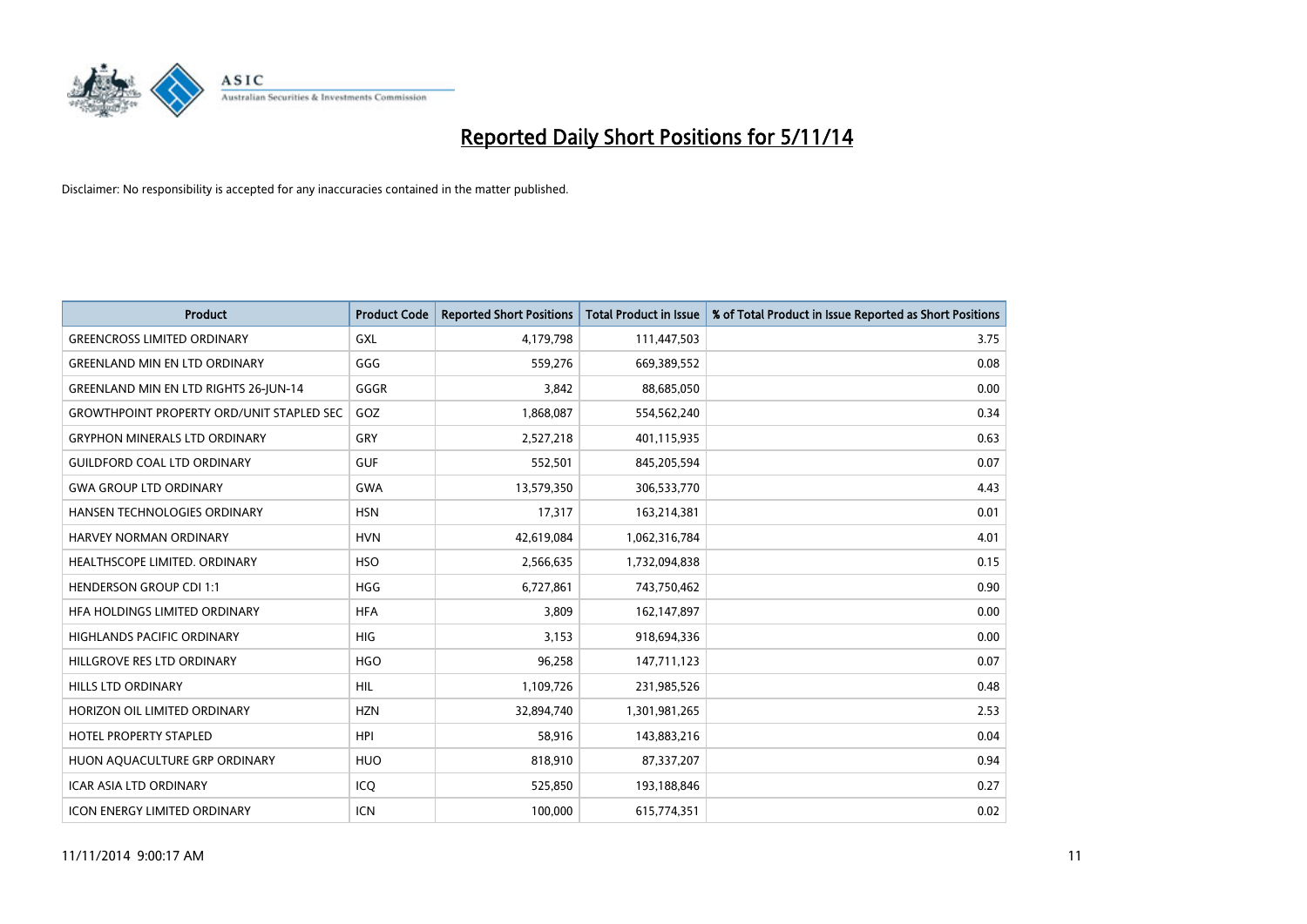

| <b>Product</b>                                | <b>Product Code</b> | <b>Reported Short Positions</b> | <b>Total Product in Issue</b> | % of Total Product in Issue Reported as Short Positions |
|-----------------------------------------------|---------------------|---------------------------------|-------------------------------|---------------------------------------------------------|
| <b>IINET LIMITED ORDINARY</b>                 | <b>IIN</b>          | 7,737,017                       | 162,163,526                   | 4.77                                                    |
| ILUKA RESOURCES ORDINARY                      | ILU                 | 34,244,739                      | 418,700,517                   | 8.18                                                    |
| <b>IMDEX LIMITED ORDINARY</b>                 | <b>IMD</b>          | 2,648,579                       | 216,203,136                   | 1.23                                                    |
| IMX RESOURCES LTD ORDINARY                    | <b>IXR</b>          | 1                               | 507,497,146                   | 0.00                                                    |
| <b>INCITEC PIVOT ORDINARY</b>                 | IPL                 | 40,987,375                      | 1,654,998,197                 | 2.48                                                    |
| <b>INDEPENDENCE GROUP ORDINARY</b>            | <b>IGO</b>          | 1,011,676                       | 234,256,573                   | 0.43                                                    |
| <b>INDOPHIL RESOURCES ORDINARY</b>            | <b>IRN</b>          | 4,937,603                       | 1,203,146,194                 | 0.41                                                    |
| <b>INDUSTRIA REIT STAPLED</b>                 | <b>IDR</b>          | 286,815                         | 125,000,001                   | 0.23                                                    |
| <b>INFIGEN ENERGY STAPLED SECURITIES</b>      | <b>IFN</b>          | 2,809,929                       | 767,887,581                   | 0.37                                                    |
| <b>INFOMEDIA LTD ORDINARY</b>                 | <b>IFM</b>          | 1,304,270                       | 306,954,355                   | 0.42                                                    |
| INGENIA GROUP STAPLED SECURITIES              | <b>INA</b>          | 9,035,948                       | 878,851,911                   | 1.03                                                    |
| <b>INSURANCE AUSTRALIA ORDINARY</b>           | IAG                 | 21,489,539                      | 2,341,618,048                 | 0.92                                                    |
| <b>INTREPID MINES ORDINARY</b>                | <b>IAU</b>          | 4,165,827                       | 557,654,880                   | 0.75                                                    |
| <b>INVESTA OFFICE FUND STAPLED SECURITIES</b> | <b>IOF</b>          | 924,666                         | 614,047,458                   | 0.15                                                    |
| <b>INVOCARE LIMITED ORDINARY</b>              | <b>IVC</b>          | 4,967,541                       | 110,030,298                   | 4.51                                                    |
| <b>IOOF HOLDINGS LTD ORDINARY</b>             | IFL                 | 13,444,211                      | 300,133,752                   | 4.48                                                    |
| <b>IPROPERTY GROUP LTD ORDINARY</b>           | <b>IPP</b>          | 1,266,343                       | 181,703,204                   | 0.70                                                    |
| <b>IRESS LIMITED ORDINARY</b>                 | <b>IRE</b>          | 5,433,444                       | 159,097,319                   | 3.42                                                    |
| <b>ISELECT LTD ORDINARY</b>                   | <b>ISU</b>          | 899,630                         | 261,489,894                   | 0.34                                                    |
| <b>ISENTIA GROUP LTD ORDINARY</b>             | <b>ISD</b>          | 287,542                         | 200,000,001                   | 0.14                                                    |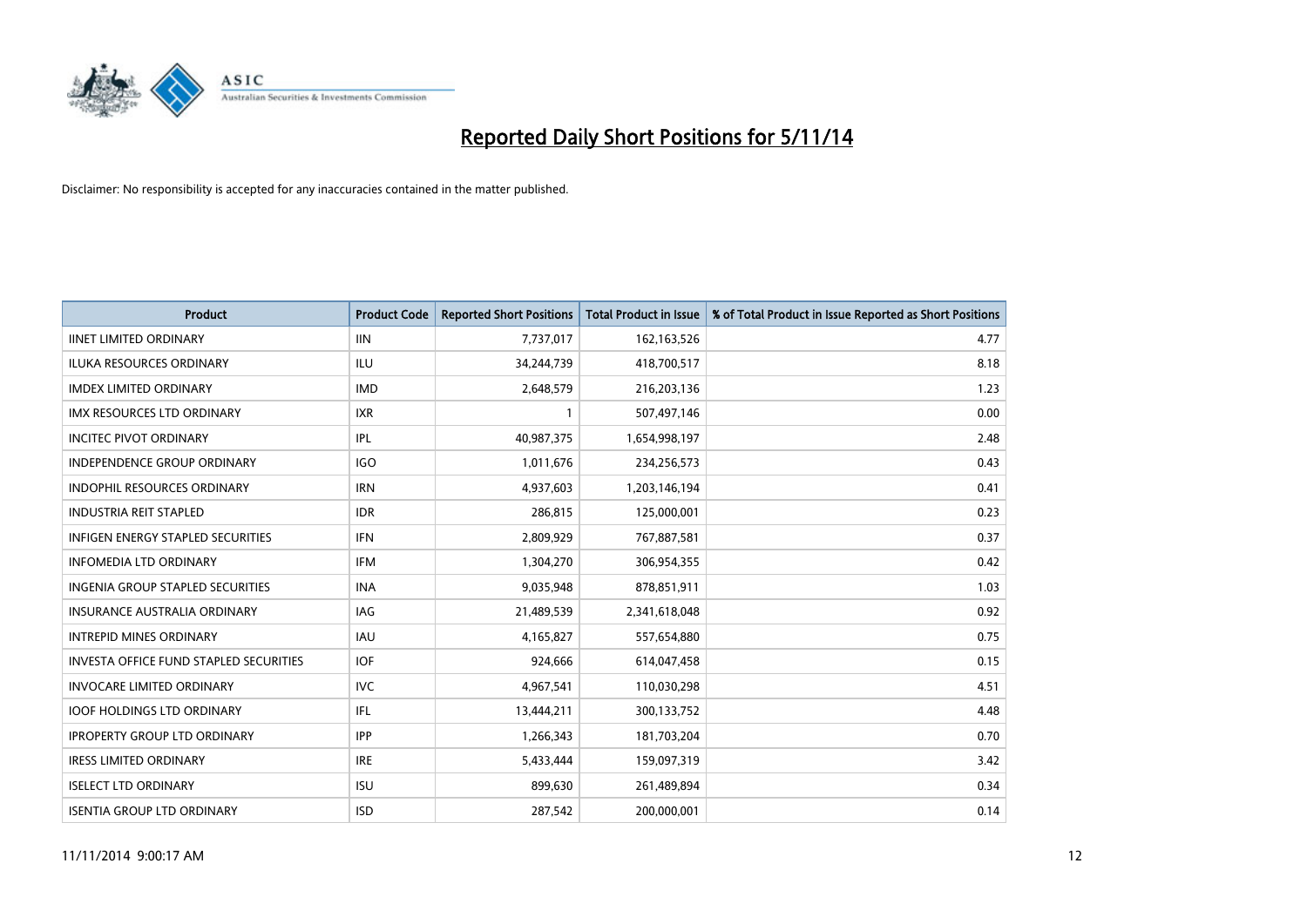

| <b>Product</b>                           | <b>Product Code</b> | <b>Reported Short Positions</b> | <b>Total Product in Issue</b> | % of Total Product in Issue Reported as Short Positions |
|------------------------------------------|---------------------|---------------------------------|-------------------------------|---------------------------------------------------------|
| <b>ISENTRIC LTD. ORDINARY</b>            | ICU                 | 134,432                         | 76,746,962                    | 0.18                                                    |
| ISHS GLOB HEALTH ETF CDI 1:1             | X                   | 2,568                           | 13,050,000                    | 0.02                                                    |
| JAMES HARDIE INDUST CHESS DEPOSITARY INT | <b>IHX</b>          | 6,836,185                       | 444,933,946                   | 1.54                                                    |
| <b>JAPARA HEALTHCARE LT ORDINARY</b>     | <b>IHC</b>          | 2,327,019                       | 263,046,592                   | 0.88                                                    |
| <b>JB HI-FI LIMITED ORDINARY</b>         | <b>JBH</b>          | 12,013,996                      | 98,947,309                    | 12.14                                                   |
| <b>KAGARA LTD ORDINARY</b>               | KZL                 | 34,720                          | 798,953,117                   | 0.00                                                    |
| KAROON GAS AUSTRALIA ORDINARY            | <b>KAR</b>          | 17,642,728                      | 250,085,718                   | 7.05                                                    |
| KATHMANDU HOLD LTD ORDINARY              | <b>KMD</b>          | 5,597,693                       | 201,318,944                   | 2.78                                                    |
| <b>KBL MINING LIMITED ORDINARY</b>       | <b>KBL</b>          | 1,820                           | 393,535,629                   | 0.00                                                    |
| KINGSGATE CONSOLID. ORDINARY             | <b>KCN</b>          | 22,525,970                      | 223,584,937                   | 10.07                                                   |
| KINGSROSE MINING LTD ORDINARY            | <b>KRM</b>          | 426,348                         | 358,611,493                   | 0.12                                                    |
| <b>KOGI IRON LTD ORDINARY</b>            | <b>KFE</b>          | 2,361,553                       | 376,669,836                   | 0.63                                                    |
| LEIGHTON HOLDINGS ORDINARY               | LEI                 | 5,698,251                       | 338,503,563                   | 1.68                                                    |
| LEND LEASE GROUP UNIT/ORD STAPLED        | LLC                 | 2,500,290                       | 579,596,726                   | 0.43                                                    |
| LIQUEFIED NATURAL ORDINARY               | LNG                 | 7,537,716                       | 461,423,201                   | 1.63                                                    |
| LONESTAR RESO LTD ORDINARY               | LNR                 | 441,289                         | 752,187,211                   | 0.06                                                    |
| LUCAPA DIAMOND LTD ORDINARY              | <b>LOM</b>          | 32,428                          | 181,851,630                   | 0.02                                                    |
| LYNAS CORPORATION ORDINARY               | <b>LYC</b>          | 79,294,678                      | 3,370,878,205                 | 2.35                                                    |
| <b>M2 GRP LTD ORDINARY</b>               | <b>MTU</b>          | 4,324,232                       | 180,974,848                   | 2.39                                                    |
| <b>MACA LIMITED ORDINARY</b>             | <b>MLD</b>          | 246,480                         | 232,676,373                   | 0.11                                                    |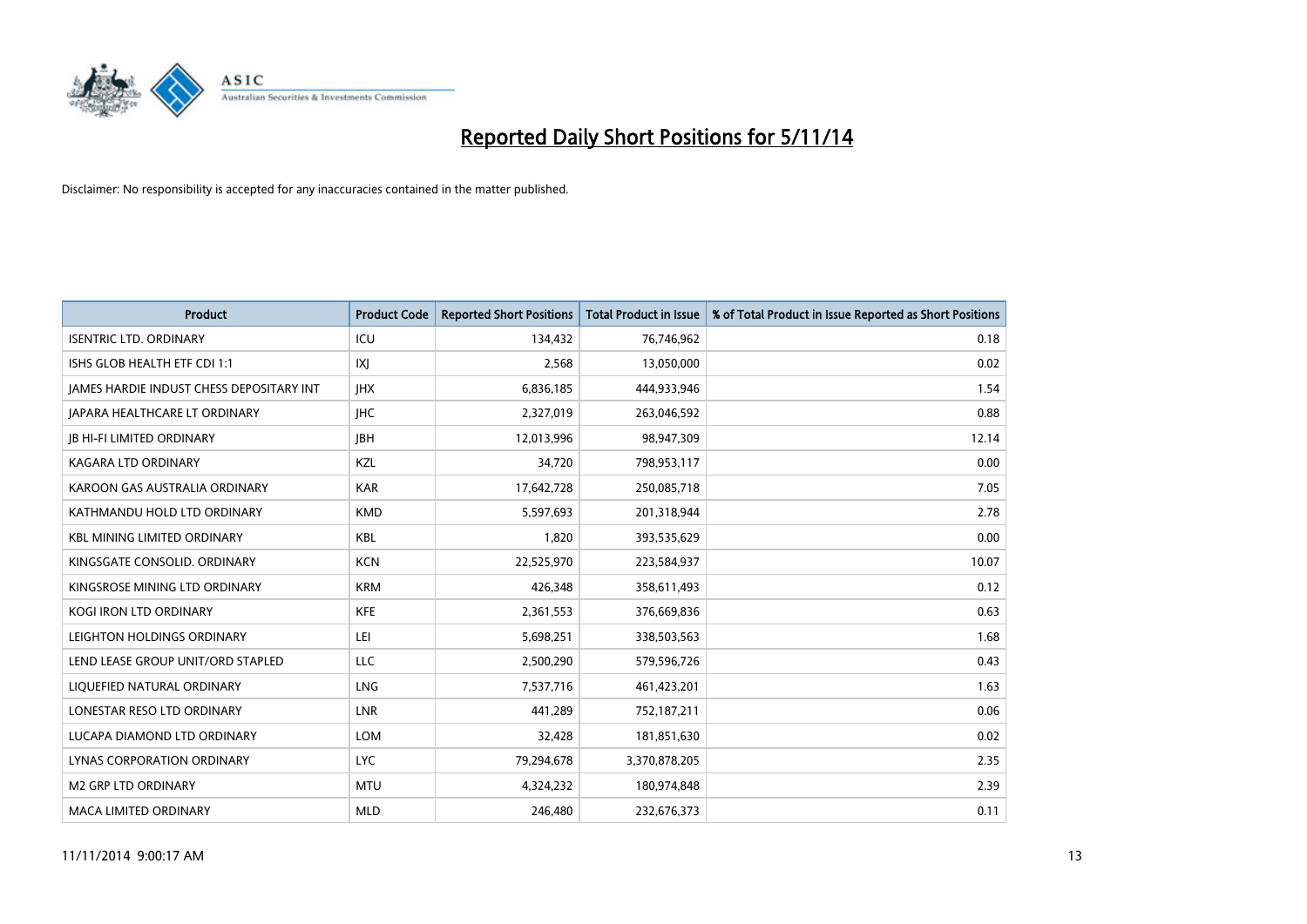

| <b>Product</b>                        | <b>Product Code</b> | <b>Reported Short Positions</b> | <b>Total Product in Issue</b> | % of Total Product in Issue Reported as Short Positions |
|---------------------------------------|---------------------|---------------------------------|-------------------------------|---------------------------------------------------------|
| <b>MACMAHON HOLDINGS ORDINARY</b>     | <b>MAH</b>          | 380,895                         | 1,261,699,966                 | 0.03                                                    |
| MACO ATLAS ROADS GRP ORDINARY STAPLED | <b>MOA</b>          | 6,929,813                       | 511,538,852                   | 1.35                                                    |
| MACOUARIE GROUP LTD ORDINARY          | <b>MOG</b>          | 1,589,397                       | 321,202,994                   | 0.49                                                    |
| MAGELLAN FIN GRP LTD ORDINARY         | <b>MFG</b>          | 4,089,808                       | 159,575,536                   | 2.56                                                    |
| <b>MANTRA GROUP LTD ORDINARY</b>      | <b>MTR</b>          | 4,023,279                       | 249,471,229                   | 1.61                                                    |
| <b>MATRIX C &amp; E LTD ORDINARY</b>  | <b>MCE</b>          | 2,598,219                       | 94,555,428                    | 2.75                                                    |
| <b>MAVERICK DRILLING ORDINARY</b>     | <b>MAD</b>          | 3,098,041                       | 544,321,602                   | 0.57                                                    |
| <b>MAXITRANS INDUSTRIES ORDINARY</b>  | <b>MXI</b>          | 13,125                          | 185,075,653                   | 0.01                                                    |
| MAYNE PHARMA LTD ORDINARY             | <b>MYX</b>          | 11,448,615                      | 587,948,337                   | 1.95                                                    |
| MCMILLAN SHAKESPEARE ORDINARY         | <b>MMS</b>          | 1,173,976                       | 77,525,801                    | 1.51                                                    |
| <b>MCPHERSON'S LTD ORDINARY</b>       | <b>MCP</b>          | 10,011                          | 95,434,645                    | 0.01                                                    |
| MEDUSA MINING LTD ORDINARY            | <b>MML</b>          | 15,215,607                      | 207,794,301                   | 7.32                                                    |
| MERIDIAN ENERGY INSTALMENT RECEIPTS   | <b>MEZCA</b>        | 200,000                         | 1,255,413,626                 | 0.02                                                    |
| <b>MERMAID MARINE ORDINARY</b>        | <b>MRM</b>          | 19,829,841                      | 368,666,221                   | 5.38                                                    |
| MESOBLAST LIMITED ORDINARY            | <b>MSB</b>          | 20,692,940                      | 321,696,029                   | 6.43                                                    |
| METALS X LIMITED ORDINARY             | <b>MLX</b>          | 3,051,450                       | 1,655,826,110                 | 0.18                                                    |
| METCASH LIMITED ORDINARY              | <b>MTS</b>          | 123,339,307                     | 903,309,574                   | 13.65                                                   |
| METMINCO LIMITED ORDINARY             | <b>MNC</b>          | 32,000                          | 1,796,381,542                 | 0.00                                                    |
| MIGHTY RIVER POWER ORDINARY           | <b>MYT</b>          | 3,285,133                       | 1,400,012,517                 | 0.23                                                    |
| MINCOR RESOURCES NL ORDINARY          | <b>MCR</b>          | 29,342                          | 188,208,274                   | 0.02                                                    |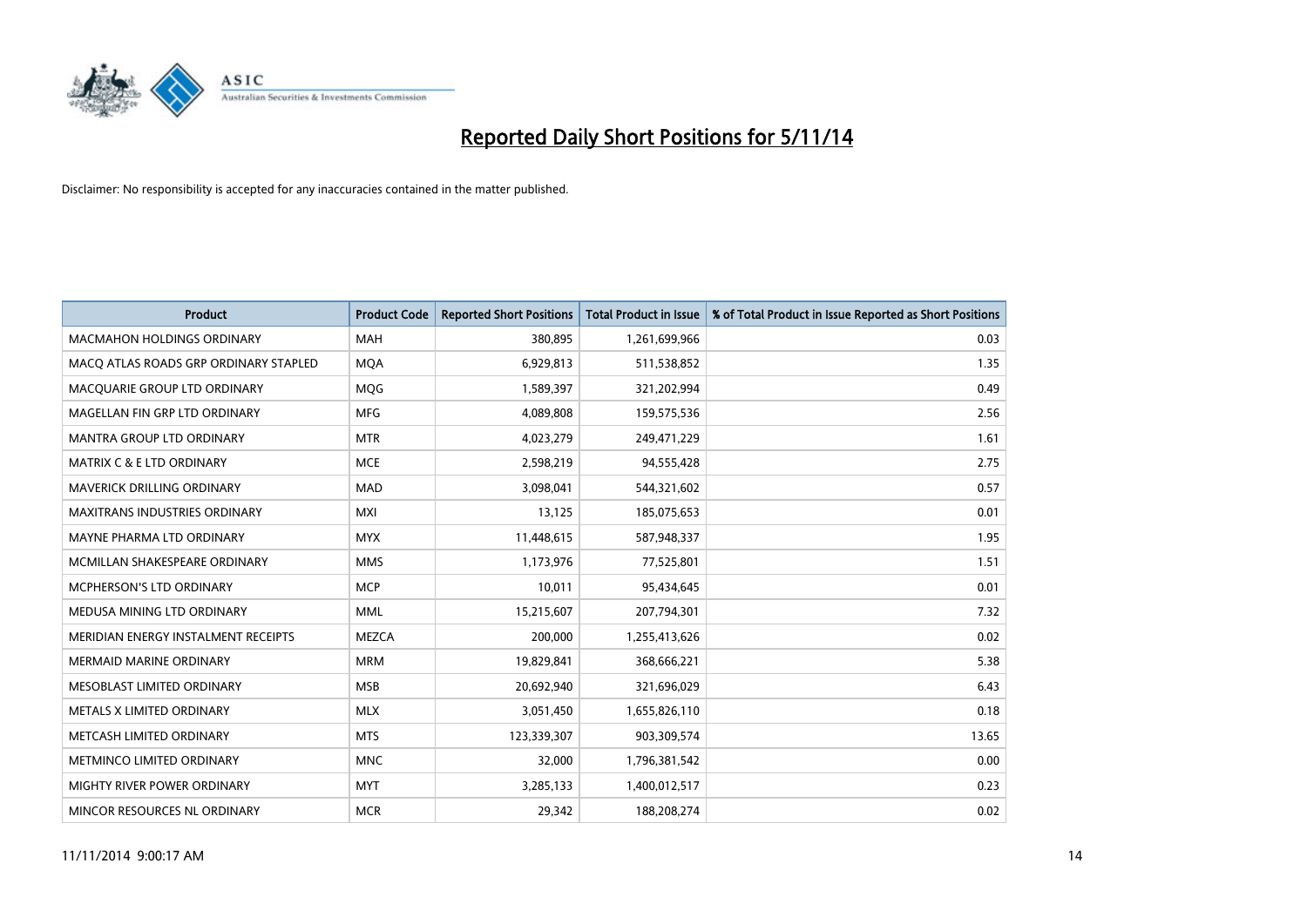

| <b>Product</b>                     | <b>Product Code</b> | <b>Reported Short Positions</b> | <b>Total Product in Issue</b> | % of Total Product in Issue Reported as Short Positions |
|------------------------------------|---------------------|---------------------------------|-------------------------------|---------------------------------------------------------|
| MINERAL DEPOSITS ORDINARY          | <b>MDL</b>          | 1,105,629                       | 103,676,341                   | 1.07                                                    |
| MINERAL RESOURCES, ORDINARY        | <b>MIN</b>          | 18,558,280                      | 187,270,274                   | 9.91                                                    |
| MINT WIRELESS ORDINARY             | <b>MNW</b>          | 2,471                           | 470,372,395                   | 0.00                                                    |
| MIRABELA NICKEL LTD ORDINARY       | <b>MBN</b>          | 1,612,460                       | 929,710,216                   | 0.17                                                    |
| MIRVAC GROUP STAPLED SECURITIES    | <b>MGR</b>          | 4,331,381                       | 3,697,197,370                 | 0.12                                                    |
| MOBILE EMBRACE LTD ORDINARY        | <b>MBE</b>          | 28,000                          | 376,510,098                   | 0.01                                                    |
| MOLOPO ENERGY LTD ORDINARY         | <b>MPO</b>          | 31.118                          | 248,705,730                   | 0.01                                                    |
| <b>MONADELPHOUS GROUP ORDINARY</b> | <b>MND</b>          | 7,619,487                       | 92,998,380                    | 8.19                                                    |
| MONASH IVF GROUP LTD ORDINARY      | MVF                 | 521,941                         | 231,081,089                   | 0.23                                                    |
| MORTGAGE CHOICE LTD ORDINARY       | <b>MOC</b>          | 1,086                           | 123,879,296                   | 0.00                                                    |
| <b>MOUNT GIBSON IRON ORDINARY</b>  | <b>MGX</b>          | 36,390,568                      | 1,090,805,085                 | 3.34                                                    |
| MULTIPLEX SITES SITES              | <b>MXUPA</b>        | 2,479                           | 4,500,000                     | 0.06                                                    |
| <b>MYER HOLDINGS LTD ORDINARY</b>  | <b>MYR</b>          | 103,787,033                     | 585,689,551                   | 17.72                                                   |
| NANOSONICS LIMITED ORDINARY        | <b>NAN</b>          | 2,088,472                       | 264,332,826                   | 0.79                                                    |
| NATIONAL AUST, BANK ORDINARY       | <b>NAB</b>          | 26,442,949                      | 2,365,790,790                 | 1.12                                                    |
| NATIONAL STORAGE STAPLED           | <b>NSR</b>          | 936,784                         | 290,831,660                   | 0.32                                                    |
| NAVITAS LIMITED ORDINARY           | <b>NVT</b>          | 3,217,646                       | 376,037,813                   | 0.86                                                    |
| NEARMAP LTD ORDINARY               | <b>NEA</b>          | 1,369,074                       | 338,146,101                   | 0.40                                                    |
| NEON ENERGY LIMITED ORDINARY       | <b>NEN</b>          | 140,474                         | 553,037,848                   | 0.03                                                    |
| NEW HOPE CORPORATION ORDINARY      | <b>NHC</b>          | 1,414,233                       | 830.999.449                   | 0.17                                                    |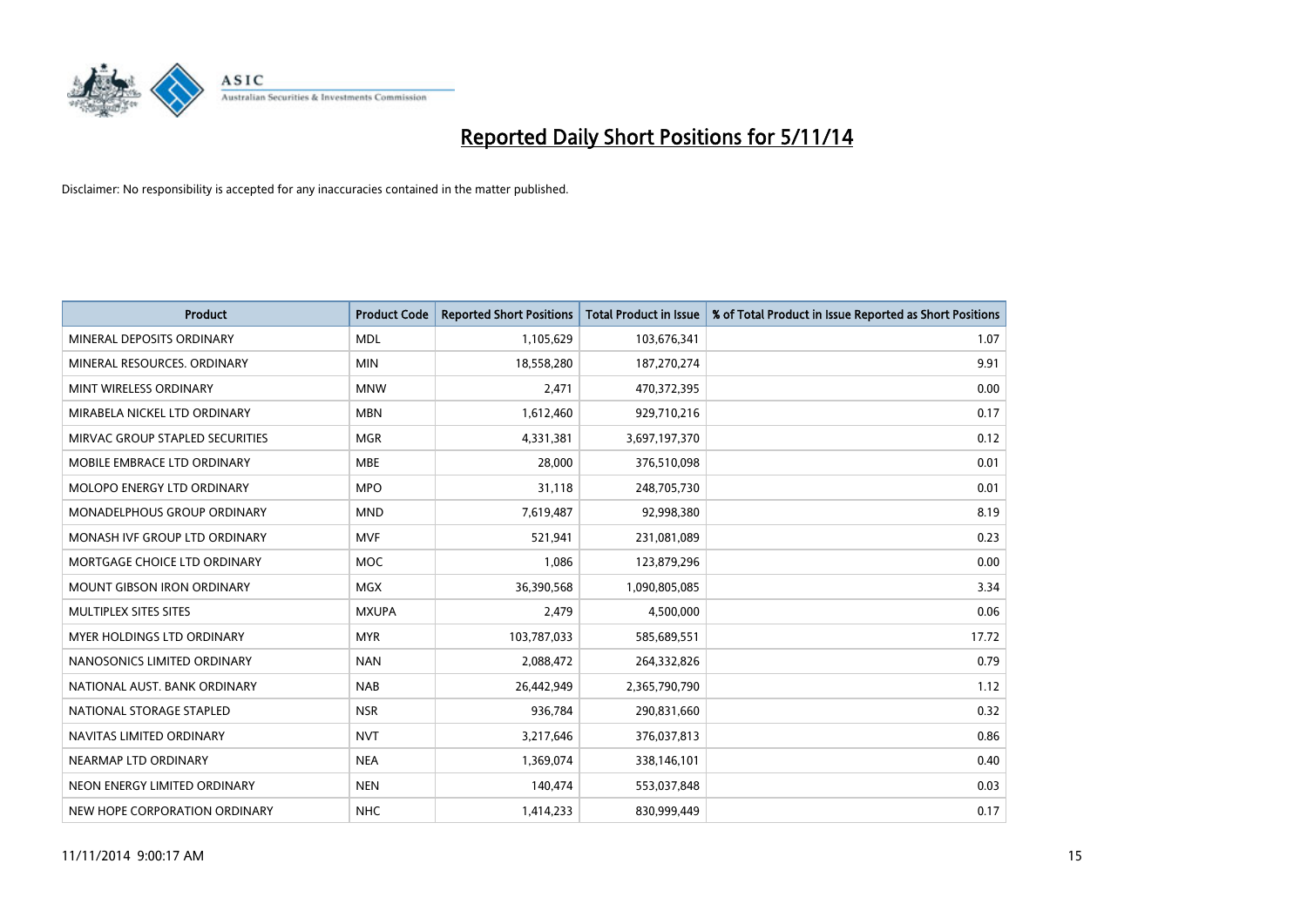

| <b>Product</b>                         | <b>Product Code</b> | <b>Reported Short Positions</b> | <b>Total Product in Issue</b> | % of Total Product in Issue Reported as Short Positions |
|----------------------------------------|---------------------|---------------------------------|-------------------------------|---------------------------------------------------------|
| NEWCREST MINING ORDINARY               | <b>NCM</b>          | 11,264,871                      | 766,510,971                   | 1.47                                                    |
| NEWS CORP A NON-VOTING CDI             | <b>NWSLV</b>        | 218,821                         | 2,692,304                     | 8.13                                                    |
| NEWS CORP B VOTING CDI                 | <b>NWS</b>          | 2,414,094                       | 23,433,427                    | 10.30                                                   |
| NEWSAT LIMITED ORDINARY                | <b>NWT</b>          | 6,777,586                       | 613,199,841                   | 1.11                                                    |
| NEXTDC LIMITED ORDINARY                | <b>NXT</b>          | 19,088,140                      | 193,154,486                   | 9.88                                                    |
| NEXUS ENERGY LIMITED ORDINARY          | <b>NXS</b>          | 83,983                          | 1,330,219,459                 | 0.01                                                    |
| NIB HOLDINGS LIMITED ORDINARY          | <b>NHF</b>          | 2,509,920                       | 439,004,182                   | 0.57                                                    |
| NINE ENTERTAINMENT ORDINARY            | <b>NEC</b>          | 10,491,001                      | 940,295,023                   | 1.12                                                    |
| NOBLE MINERAL RES ORDINARY             | <b>NMG</b>          | 2,365,726                       | 666,397,952                   | 0.36                                                    |
| NORTHERN IRON LTD ORDINARY             | <b>NFE</b>          | 11,392                          | 484,405,314                   | 0.00                                                    |
| NORTHERN STAR ORDINARY                 | <b>NST</b>          | 13,797,665                      | 592,256,718                   | 2.33                                                    |
| NOVION PROPERTY GRP STAPLED SECURITIES | <b>NVN</b>          | 13,613,851                      | 3,050,355,727                 | 0.45                                                    |
| NRW HOLDINGS LIMITED ORDINARY          | <b>NWH</b>          | 8,043,591                       | 278,888,011                   | 2.88                                                    |
| NUFARM LIMITED ORDINARY                | <b>NUF</b>          | 12,351,712                      | 264, 367, 746                 | 4.67                                                    |
| NUPLEX INDUSTRIES ORDINARY             | <b>NPX</b>          | 1,000                           | 198,125,827                   | 0.00                                                    |
| OCEANAGOLD CORP. CHESS DEPOSITARY INT  | <b>OGC</b>          | 2,011,465                       | 301,520,186                   | 0.67                                                    |
| OIL SEARCH LTD ORDINARY                | OSH                 | 4,617,341                       | 1,522,692,587                 | 0.30                                                    |
| OM HOLDINGS LIMITED ORDINARY           | OMH                 | 58,082                          | 733,423,337                   | 0.01                                                    |
| ORBIS GOLD LTD ORDINARY                | <b>OBS</b>          | 10,000                          | 249,886,056                   | 0.00                                                    |
| ORICA LIMITED ORDINARY                 | ORI                 | 18,575,809                      | 372,743,291                   | 4.98                                                    |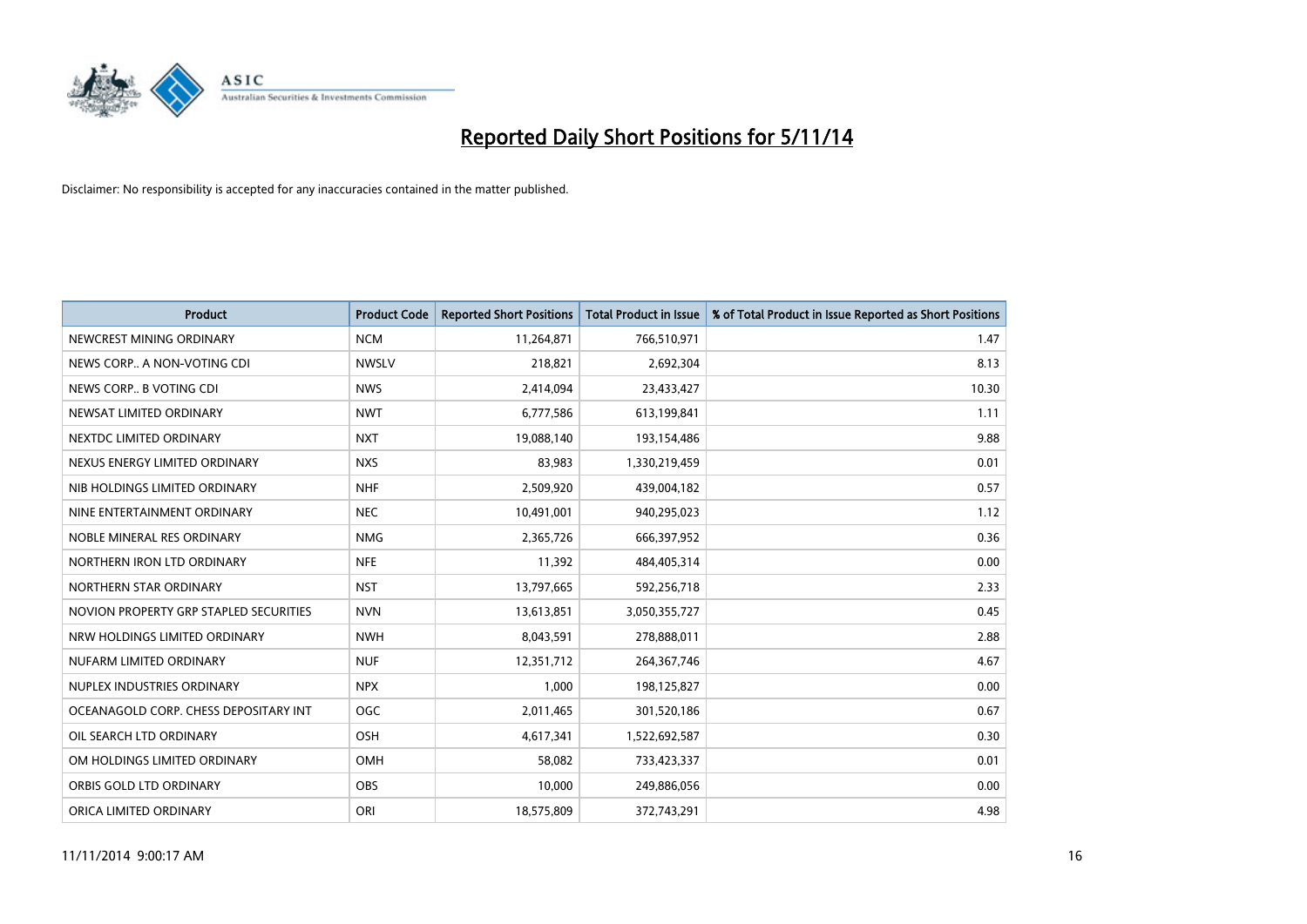

| <b>Product</b>                | <b>Product Code</b> | <b>Reported Short Positions</b> | <b>Total Product in Issue</b> | % of Total Product in Issue Reported as Short Positions |
|-------------------------------|---------------------|---------------------------------|-------------------------------|---------------------------------------------------------|
| ORIGIN ENERGY ORDINARY        | <b>ORG</b>          | 7,982,665                       | 1,106,302,799                 | 0.72                                                    |
| OROCOBRE LIMITED ORDINARY     | <b>ORE</b>          | 2,627,707                       | 132,041,911                   | 1.99                                                    |
| ORORA LIMITED ORDINARY        | <b>ORA</b>          | 7,603,770                       | 1,206,684,923                 | 0.63                                                    |
| OROTONGROUP LIMITED ORDINARY  | ORL                 | 248,804                         | 40,880,902                    | 0.61                                                    |
| OZ MINERALS ORDINARY          | <b>OZL</b>          | 15,902,214                      | 303,470,022                   | 5.24                                                    |
| OZFOREX GROUP LTD ORDINARY    | <b>OFX</b>          | 4,832,789                       | 240,000,000                   | 2.01                                                    |
| PACIFIC BRANDS ORDINARY       | <b>PBG</b>          | 68,316,928                      | 917,226,291                   | 7.45                                                    |
| PACT GROUP HLDGS LTD ORDINARY | PGH                 | 2,633,227                       | 294,097,961                   | 0.90                                                    |
| PALADIN ENERGY LTD ORDINARY   | <b>PDN</b>          | 114,376,788                     | 964,894,574                   | 11.85                                                   |
| PANAUST LIMITED ORDINARY      | <b>PNA</b>          | 13,409                          | 636,599,496                   | 0.00                                                    |
| PANORAMIC RESOURCES ORDINARY  | <b>PAN</b>          | 197,096                         | 322,275,824                   | 0.06                                                    |
| PANTERRA GOLD LTD ORDINARY    | PGI                 | $\mathbf{1}$                    | 822,241,166                   | 0.00                                                    |
| PAPERLINX LIMITED ORDINARY    | <b>PPX</b>          | 44,691                          | 665,181,261                   | 0.01                                                    |
| PAPILLON RES LTD ORDINARY     | PIR                 | 112,616                         | 356,976,210                   | 0.03                                                    |
| PATTIES FOODS LTD ORDINARY    | <b>PFL</b>          | 9,001                           | 139,144,338                   | 0.01                                                    |
| PEET LIMITED ORDINARY         | <b>PPC</b>          | 52,774                          | 438,587,714                   | 0.01                                                    |
| PERPETUAL LIMITED ORDINARY    | PPT                 | 1,208,062                       | 46,574,426                    | 2.59                                                    |
| PERSEUS MINING LTD ORDINARY   | PRU                 | 22,454,414                      | 526,656,401                   | 4.26                                                    |
| PHARMAXIS LTD ORDINARY        | <b>PXS</b>          | 501,000                         | 309,637,849                   | 0.16                                                    |
| PHOSPHAGENICS LTD. ORDINARY   | <b>POH</b>          | 43,750                          | 1,261,965,957                 | 0.00                                                    |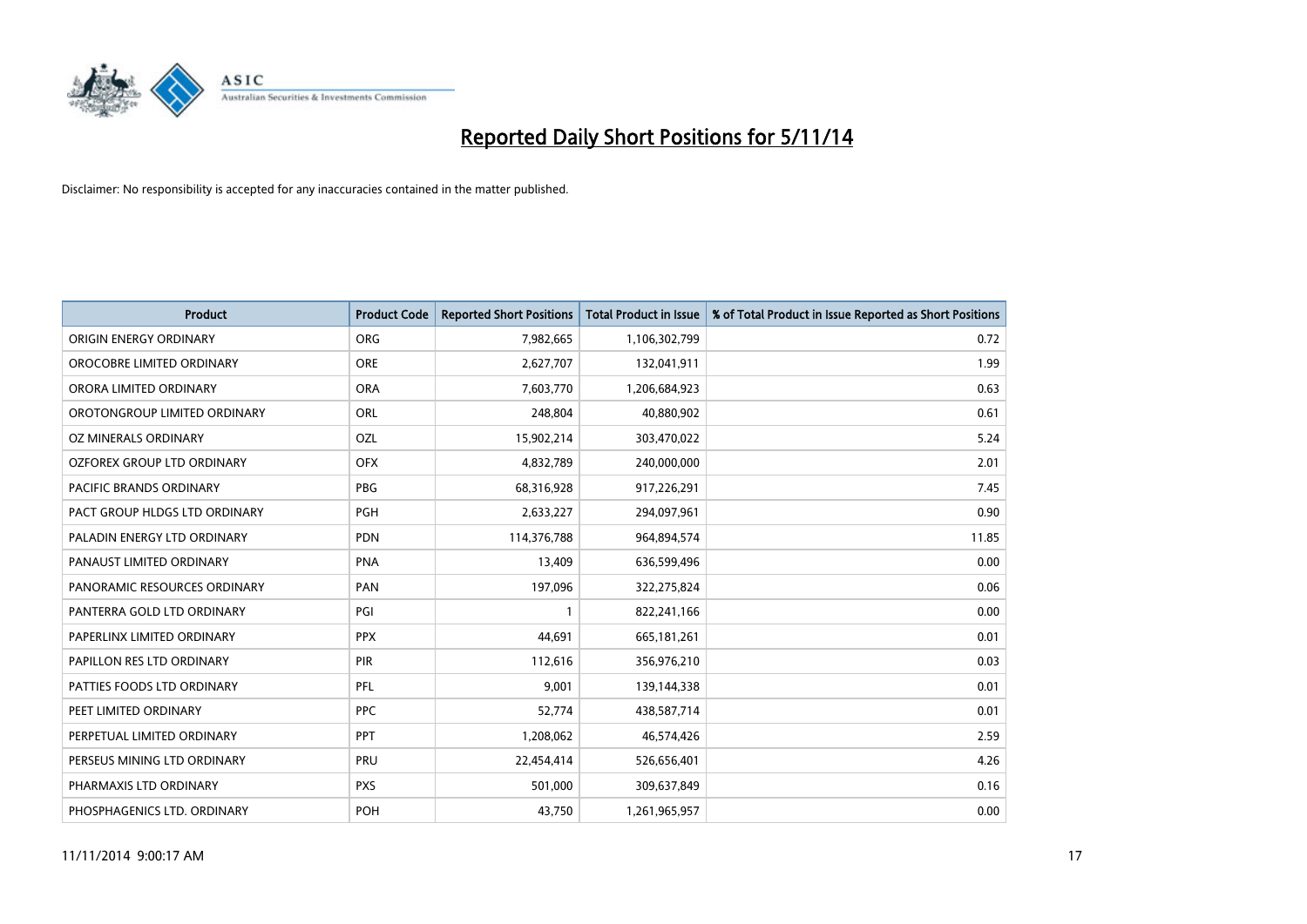

| <b>Product</b>                    | <b>Product Code</b> | <b>Reported Short Positions</b> | <b>Total Product in Issue</b> | % of Total Product in Issue Reported as Short Positions |
|-----------------------------------|---------------------|---------------------------------|-------------------------------|---------------------------------------------------------|
| PLATINUM ASSET ORDINARY           | <b>PTM</b>          | 2,752,221                       | 580,841,982                   | 0.47                                                    |
| PLATINUM AUSTRALIA ORDINARY       | <b>PLA</b>          | 836,027                         | 504,968,043                   | 0.17                                                    |
| PMP LIMITED ORDINARY              | <b>PMP</b>          | 27,581                          | 323,781,124                   | 0.01                                                    |
| POSEIDON NICK LTD ORDINARY        | <b>POS</b>          | 1,111,990                       | 601,024,910                   | 0.19                                                    |
| PRANA BIOTECHNOLOGY ORDINARY      | PBT                 | 2,876,191                       | 488,936,960                   | 0.59                                                    |
| PREMIER INVESTMENTS ORDINARY      | <b>PMV</b>          | 232,588                         | 155,714,874                   | 0.15                                                    |
| PRIMA BIOMED LTD ORDINARY         | <b>PRR</b>          | 132,361                         | 1,258,301,929                 | 0.01                                                    |
| PRIMARY HEALTH CARE ORDINARY      | <b>PRY</b>          | 25,962,057                      | 512,130,550                   | 5.07                                                    |
| PRIME MEDIA GRP LTD ORDINARY      | <b>PRT</b>          | 1,481,674                       | 366,330,303                   | 0.40                                                    |
| PROGRAMMED ORDINARY               | <b>PRG</b>          | 156,110                         | 118,651,911                   | 0.13                                                    |
| PURA VIDA ENERGY NL ORDINARY      | <b>PVD</b>          | 13,079                          | 130,130,698                   | 0.01                                                    |
| <b>QANTAS AIRWAYS ORDINARY</b>    | QAN                 | 28,341,834                      | 2,196,330,250                 | 1.29                                                    |
| OBE INSURANCE GROUP ORDINARY      | <b>OBE</b>          | 22,673,118                      | 1,364,945,301                 | 1.66                                                    |
| ORXPHARMA LTD ORDINARY            | <b>QRX</b>          | 13,375                          | 164,190,969                   | 0.01                                                    |
| <b>OUBE HOLDINGS LTD ORDINARY</b> | <b>QUB</b>          | 4,631,928                       | 1,054,428,076                 | 0.44                                                    |
| RAMSAY HEALTH CARE ORDINARY       | <b>RHC</b>          | 555,830                         | 202,081,252                   | 0.28                                                    |
| RCG CORPORATION LTD ORDINARY      | <b>RCG</b>          | 285,858                         | 263,808,625                   | 0.11                                                    |
| <b>RCR TOMLINSON ORDINARY</b>     | <b>RCR</b>          | 344,219                         | 139,000,806                   | 0.25                                                    |
| <b>REA GROUP ORDINARY</b>         | <b>REA</b>          | 4,312,214                       | 131,714,699                   | 3.27                                                    |
| REAL ENERGY CORP ORDINARY         | <b>RLE</b>          | 82,523                          | 137,688,833                   | 0.06                                                    |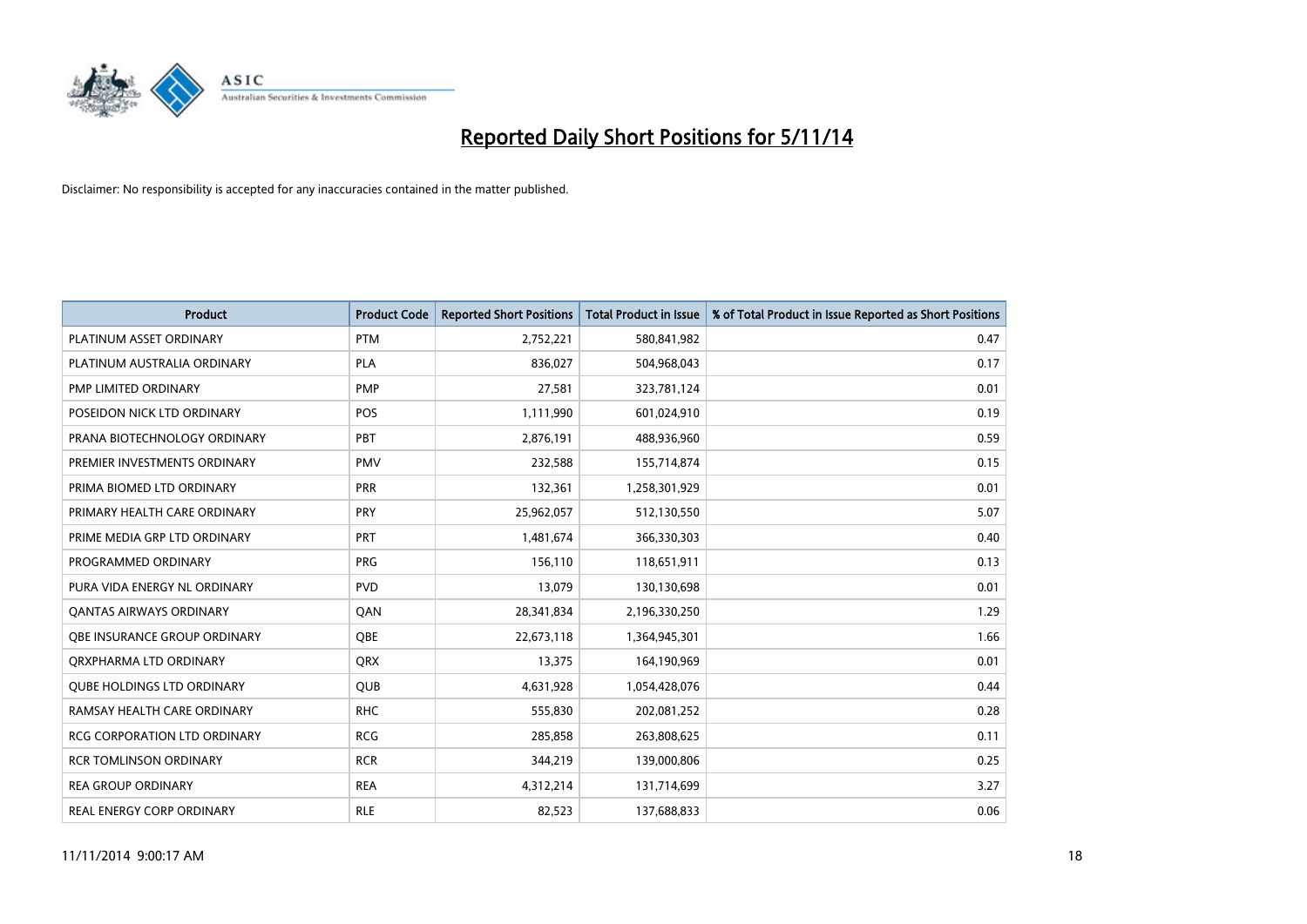

| <b>Product</b>                      | <b>Product Code</b> | <b>Reported Short Positions</b> | <b>Total Product in Issue</b> | % of Total Product in Issue Reported as Short Positions |
|-------------------------------------|---------------------|---------------------------------|-------------------------------|---------------------------------------------------------|
| <b>RECALL HOLDINGS LTD ORDINARY</b> | <b>REC</b>          | 6,873,175                       | 313,149,677                   | 2.19                                                    |
| RECKON LIMITED ORDINARY             | <b>RKN</b>          | 1,388,885                       | 112,084,762                   | 1.24                                                    |
| <b>RED 5 LIMITED ORDINARY</b>       | <b>RED</b>          | 174,740                         | 759,451,008                   | 0.02                                                    |
| <b>RED FORK ENERGY ORDINARY</b>     | <b>RFE</b>          | 333,124                         | 501,051,719                   | 0.07                                                    |
| REDBANK ENERGY LTD ORDINARY         | <b>AEI</b>          | 13                              | 786,287                       | 0.00                                                    |
| <b>REED RESOURCES LTD ORDINARY</b>  | <b>RDR</b>          | 2,000                           | 499,453,895                   | 0.00                                                    |
| REGIS HEALTHCARE LTD ORDINARY       | <b>REG</b>          | 160,788                         | 300, 345, 797                 | 0.05                                                    |
| REGIS RESOURCES ORDINARY            | <b>RRL</b>          | 50,155,354                      | 499,781,595                   | 10.04                                                   |
| RESMED INC CDI 10:1                 | <b>RMD</b>          | 34,539,388                      | 1,397,522,030                 | 2.47                                                    |
| <b>RESOLUTE MINING ORDINARY</b>     | <b>RSG</b>          | 11,124,253                      | 641,189,223                   | 1.73                                                    |
| <b>RESOURCE GENERATION ORDINARY</b> | <b>RES</b>          | 1,220                           | 581,380,338                   | 0.00                                                    |
| RETAIL FOOD GROUP ORDINARY          | <b>RFG</b>          | 6,086,821                       | 154,379,893                   | 3.94                                                    |
| REX MINERALS LIMITED ORDINARY       | <b>RXM</b>          | 1,137,715                       | 220,519,784                   | 0.52                                                    |
| RIO TINTO LIMITED ORDINARY          | <b>RIO</b>          | 4,234,947                       | 435,758,720                   | 0.97                                                    |
| ROC OIL COMPANY ORDINARY            | <b>ROC</b>          | 1,455,755                       | 687,618,400                   | 0.21                                                    |
| ROX RESOURCES ORDINARY              | <b>RXL</b>          | 3,519,354                       | 849,673,095                   | 0.41                                                    |
| ROYAL WOLF HOLDINGS ORDINARY        | <b>RWH</b>          | 209,381                         | 100,387,052                   | 0.21                                                    |
| SAI GLOBAL LIMITED ORDINARY         | SAI                 | 533,536                         | 211,726,802                   | 0.25                                                    |
| SALMAT LIMITED ORDINARY             | <b>SLM</b>          | 101,385                         | 159,812,799                   | 0.06                                                    |
| SAMSON OIL & GAS LTD ORDINARY       | SSN                 | 16,990,040                      | 2,837,782,022                 | 0.60                                                    |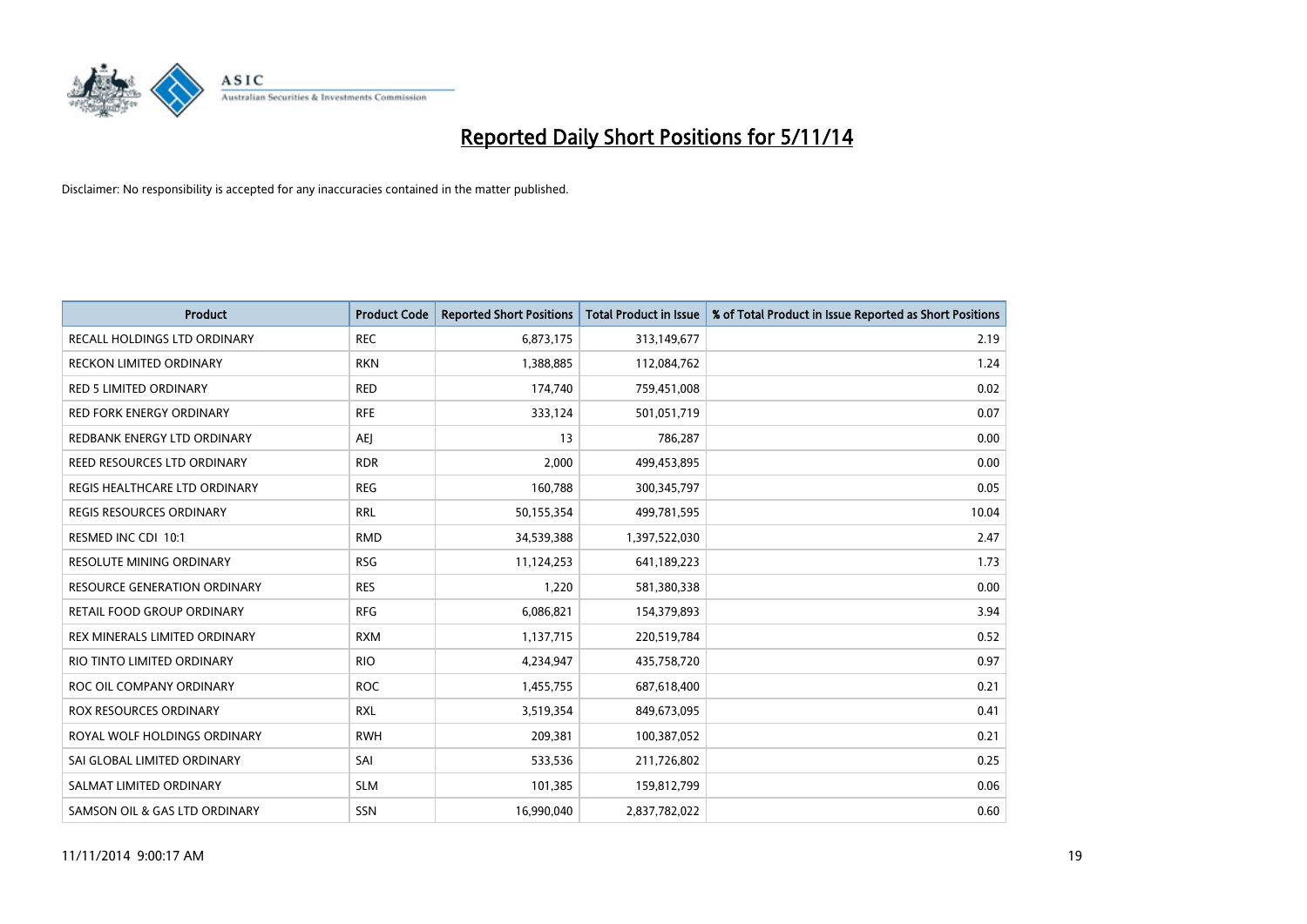

| <b>Product</b>                           | <b>Product Code</b> | <b>Reported Short Positions</b> | <b>Total Product in Issue</b> | % of Total Product in Issue Reported as Short Positions |
|------------------------------------------|---------------------|---------------------------------|-------------------------------|---------------------------------------------------------|
| SANDFIRE RESOURCES ORDINARY              | <b>SFR</b>          | 3,116,186                       | 155,840,968                   | 2.00                                                    |
| SANTOS LTD ORDINARY                      | <b>STO</b>          | 7,654,387                       | 982,269,383                   | 0.78                                                    |
| SARACEN MINERAL ORDINARY                 | <b>SAR</b>          | 5,614,097                       | 792,784,738                   | 0.71                                                    |
| SCA PROPERTY GROUP STAPLED SECURITIES    | SCP                 | 18,864,441                      | 648,628,320                   | 2.91                                                    |
| <b>SCENTRE GRP STAPLED</b>               | <b>SCG</b>          | 35,888,460                      | 5,324,296,678                 | 0.67                                                    |
| SEDGMAN LIMITED ORDINARY                 | SDM                 | 1,128,550                       | 227,059,277                   | 0.50                                                    |
| SEEK LIMITED ORDINARY                    | <b>SEK</b>          | 13,158,096                      | 342,335,122                   | 3.84                                                    |
| SELECT HARVESTS ORDINARY                 | <b>SHV</b>          | 1,234,798                       | 70,940,874                    | 1.74                                                    |
| SENEX ENERGY LIMITED ORDINARY            | <b>SXY</b>          | 48,067,223                      | 1,149,657,377                 | 4.18                                                    |
| SERVICE STREAM ORDINARY                  | <b>SSM</b>          | 30                              | 386,389,873                   | 0.00                                                    |
| SEVEN GROUP HOLDINGS ORDINARY            | <b>SVW</b>          | 1,712,002                       | 300,660,933                   | 0.57                                                    |
| SEVEN WEST MEDIA LTD ORDINARY            | <b>SWM</b>          | 18,029,353                      | 999,160,872                   | 1.80                                                    |
| SEYMOUR WHYTE LTD ORDINARY               | <b>SWL</b>          | 30.377                          | 87,647,595                    | 0.03                                                    |
| SG FLEET GROUP LTD ORDINARY              | SGF                 | 64,972                          | 242,691,826                   | 0.03                                                    |
| SIGMA PHARMACEUTICAL ORDINARY            | <b>SIP</b>          | 21,461,958                      | 1,108,086,575                 | 1.94                                                    |
| SILEX SYSTEMS ORDINARY                   | <b>SLX</b>          | 9,133,384                       | 170,467,339                   | 5.36                                                    |
| SILVER CHEF LIMITED ORDINARY             | SIV                 | 22,110                          | 29,640,865                    | 0.07                                                    |
| SILVER LAKE RESOURCE ORDINARY            | <b>SLR</b>          | 26,149,250                      | 503,233,971                   | 5.20                                                    |
| SIMS METAL MGMT LTD ORDINARY             | SGM                 | 15,680,494                      | 204,633,630                   | 7.66                                                    |
| SINGAPORE TELECOMM. CHESS DEPOSITARY INT | SGT                 | 2,477,880                       | 115,837,110                   | 2.14                                                    |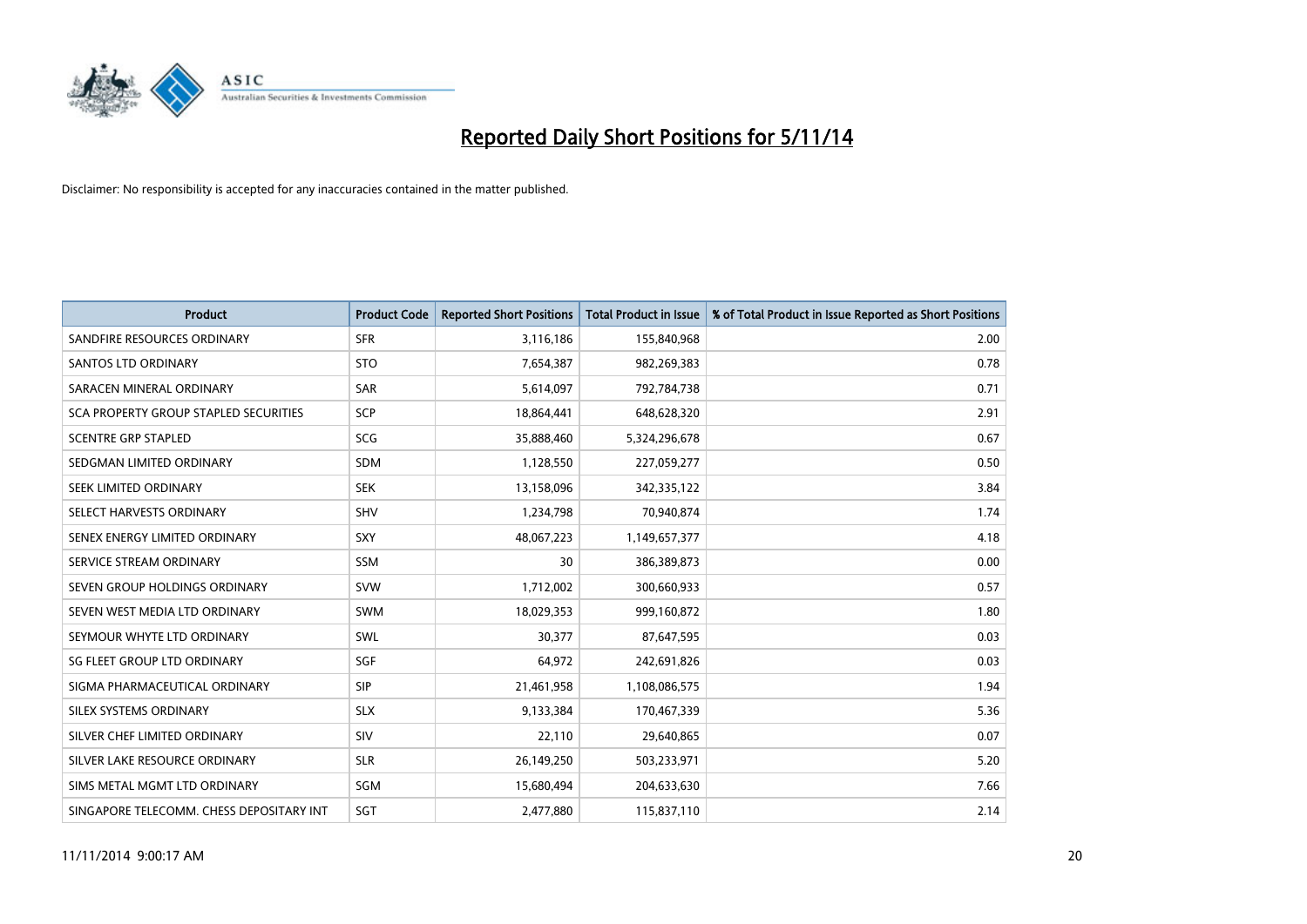

| <b>Product</b>                           | <b>Product Code</b> | <b>Reported Short Positions</b> | <b>Total Product in Issue</b> | % of Total Product in Issue Reported as Short Positions |
|------------------------------------------|---------------------|---------------------------------|-------------------------------|---------------------------------------------------------|
| SINO GAS ENERGY ORDINARY                 | <b>SEH</b>          | 11,329,320                      | 1,542,672,358                 | 0.73                                                    |
| SIRIUS RESOURCES NL ORDINARY             | <b>SIR</b>          | 15,791,591                      | 341,438,269                   | 4.63                                                    |
| SIRTEX MEDICAL ORDINARY                  | <b>SRX</b>          | 46,054                          | 56,524,273                    | 0.08                                                    |
| SKILLED GROUP LTD ORDINARY               | <b>SKE</b>          | 6,653,479                       | 235,753,791                   | 2.82                                                    |
| <b>SKY NETWORK ORDINARY</b>              | <b>SKT</b>          | 11,620,273                      | 389,139,785                   | 2.99                                                    |
| SKYCITY ENT GRP LTD ORDINARY             | <b>SKC</b>          | 7,921,067                       | 592,857,388                   | 1.34                                                    |
| <b>SLATER &amp; GORDON ORDINARY</b>      | SGH                 | 1,795,210                       | 205,744,600                   | 0.87                                                    |
| SMARTGRP CORPORATION ORDINARY            | <b>SIQ</b>          | 143,895                         | 101,461,150                   | 0.14                                                    |
| SMS MANAGEMENT, ORDINARY                 | <b>SMX</b>          | 1,634,088                       | 69,394,537                    | 2.35                                                    |
| SONIC HEALTHCARE ORDINARY                | SHL                 | 2,636,208                       | 401,171,556                   | 0.66                                                    |
| SOUL PATTINSON (W.H) ORDINARY            | SOL                 | 16,280                          | 239,395,320                   | 0.01                                                    |
| SP AUSNET STAPLED SECURITIES             | <b>SPN</b>          | 551,317                         | 3,425,244,162                 | 0.02                                                    |
| SPARK INFRASTRUCTURE STAPLED US PROHIBT. | SKI                 | 13,116,360                      | 1,466,360,128                 | 0.89                                                    |
| SPARK NEW ZEALAND ORDINARY               | <b>SPK</b>          | 13,298,916                      | 1,834,767,958                 | 0.72                                                    |
| SPDR 200 FUND ETF UNITS                  | <b>STW</b>          | 18,058                          | 46,546,865                    | 0.04                                                    |
| SPECIALTY FASHION ORDINARY               | <b>SFH</b>          | 107,951                         | 192,236,121                   | 0.06                                                    |
| SPOTLESS GRP HLD LTD ORDINARY            | <b>SPO</b>          | 20,868,111                      | 1,098,290,178                 | 1.90                                                    |
| ST BARBARA LIMITED ORDINARY              | <b>SBM</b>          | 10,594,181                      | 494,269,192                   | 2.14                                                    |
| STARPHARMA HOLDINGS ORDINARY             | <b>SPL</b>          | 14,185,930                      | 313,748,388                   | 4.52                                                    |
| STEADFAST GROUP LTD ORDINARY             | <b>SDF</b>          | 9,509,974                       | 503,352,992                   | 1.89                                                    |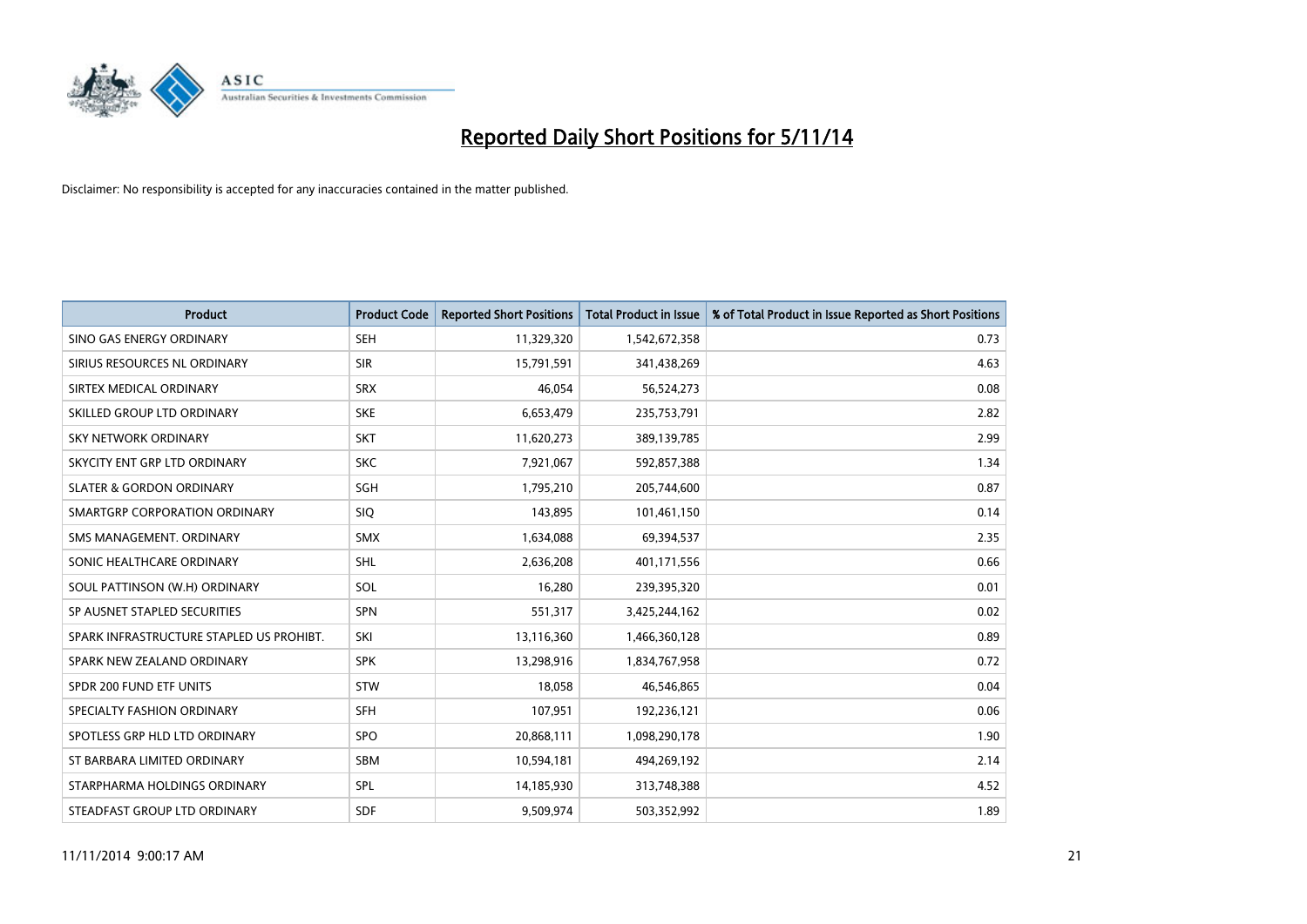

| <b>Product</b>                   | <b>Product Code</b> | <b>Reported Short Positions</b> | <b>Total Product in Issue</b> | % of Total Product in Issue Reported as Short Positions |
|----------------------------------|---------------------|---------------------------------|-------------------------------|---------------------------------------------------------|
| STH CRS ELECT ENGNR ORDINARY     | <b>SXE</b>          | 5,171                           | 161,523,130                   | 0.00                                                    |
| STHN CROSS MEDIA ORDINARY        | <b>SXL</b>          | 41,407,457                      | 731,319,622                   | 5.66                                                    |
| STOCKLAND UNITS/ORD STAPLED      | SGP                 | 10,560,477                      | 2,348,746,744                 | 0.45                                                    |
| STRAITS RES LTD. ORDINARY        | <b>SRQ</b>          | 20,370                          | 1,217,730,293                 | 0.00                                                    |
| STRIKE ENERGY LTD ORDINARY       | <b>STX</b>          | 4,000                           | 833,330,946                   | 0.00                                                    |
| STW COMMUNICATIONS ORDINARY      | SGN                 | 5,148,611                       | 409,699,000                   | 1.26                                                    |
| SUNCORP GROUP LTD ORDINARY       | <b>SUN</b>          | 8,452,611                       | 1,286,600,980                 | 0.66                                                    |
| SUNDANCE ENERGY ORDINARY         | <b>SEA</b>          | 2,462,239                       | 549,207,339                   | 0.45                                                    |
| SUNDANCE RESOURCES ORDINARY      | SDL                 | 91,738,018                      | 3,082,028,456                 | 2.98                                                    |
| SUNLAND GROUP LTD ORDINARY       | <b>SDG</b>          | 101,706                         | 181,710,087                   | 0.06                                                    |
| SUPER RET REP LTD ORDINARY       | SUL                 | 12,819,227                      | 196,897,430                   | 6.51                                                    |
| <b>SWICK MINING ORDINARY</b>     | <b>SWK</b>          | 50,000                          | 216,123,326                   | 0.02                                                    |
| SYD AIRPORT STAPLED US PROHIBIT. | <b>SYD</b>          | 30,780,696                      | 2,216,216,041                 | 1.39                                                    |
| SYRAH RESOURCES ORDINARY         | <b>SYR</b>          | 5,102,789                       | 164,135,076                   | 3.11                                                    |
| TABCORP HOLDINGS LTD ORDINARY    | <b>TAH</b>          | 17,386,858                      | 765,652,364                   | 2.27                                                    |
| TAP OIL LIMITED ORDINARY         | <b>TAP</b>          | 91,339                          | 243,186,639                   | 0.04                                                    |
| TASSAL GROUP LIMITED ORDINARY    | <b>TGR</b>          | 346,912                         | 146,897,115                   | 0.24                                                    |
| <b>TATTS GROUP LTD ORDINARY</b>  | <b>TTS</b>          | 34,457,494                      | 1,445,759,948                 | 2.38                                                    |
| <b>TECHNOLOGY ONE ORDINARY</b>   | <b>TNE</b>          | 2,572,449                       | 308,796,455                   | 0.83                                                    |
| TELECOM CORPORATION ORDINARY     | <b>TEL</b>          | 139,917                         | 1,828,530,844                 | 0.01                                                    |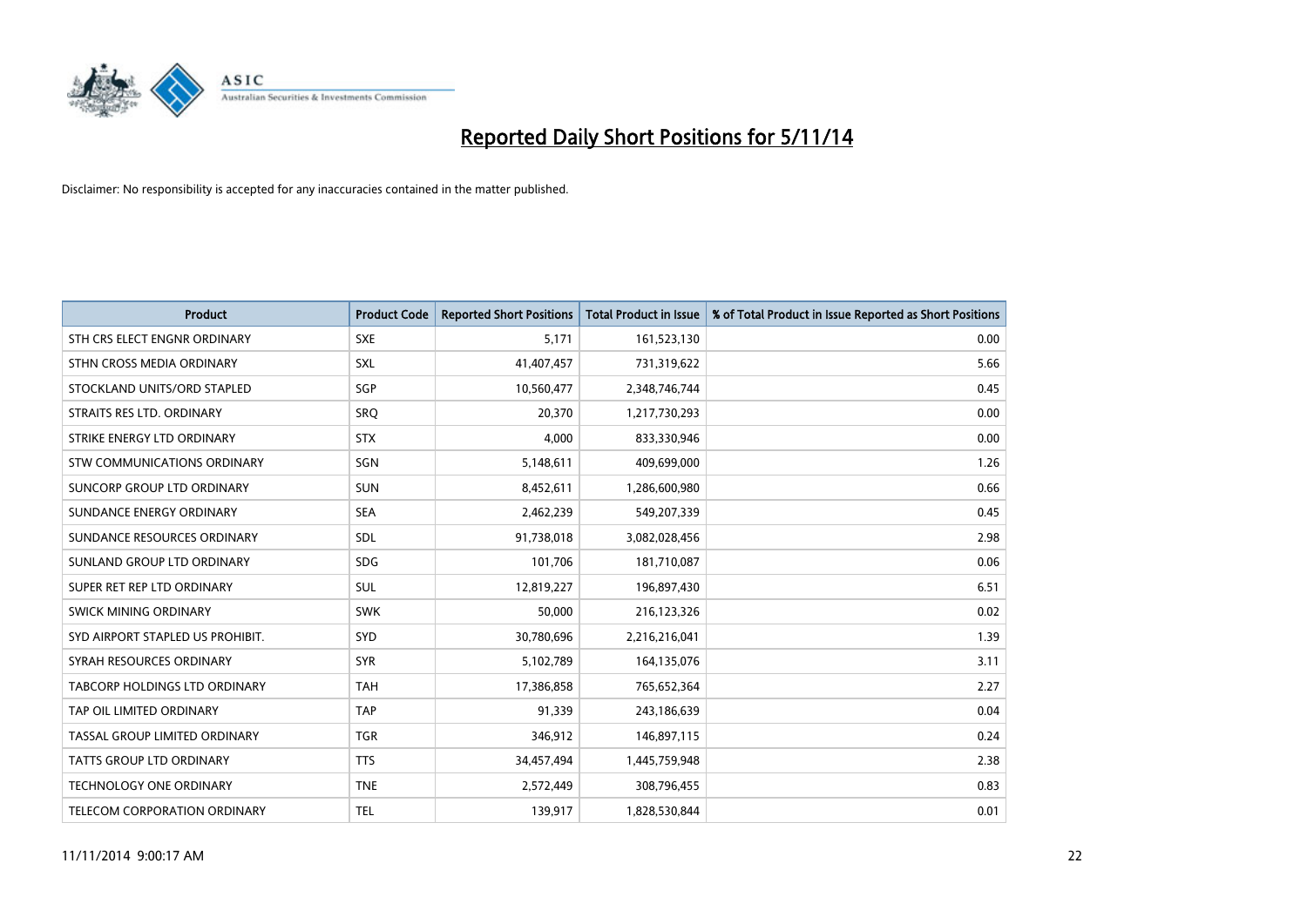

| <b>Product</b>                       | <b>Product Code</b> | <b>Reported Short Positions</b> | <b>Total Product in Issue</b> | % of Total Product in Issue Reported as Short Positions |
|--------------------------------------|---------------------|---------------------------------|-------------------------------|---------------------------------------------------------|
| <b>TELSTRA CORPORATION, ORDINARY</b> | <b>TLS</b>          | 56,662,323                      | 12,225,655,836                | 0.46                                                    |
| TEN NETWORK HOLDINGS ORDINARY        | <b>TEN</b>          | 158,461,741                     | 2,630,984,596                 | 6.02                                                    |
| TERANGA GOLD CORP CDI 1:1            | <b>TGZ</b>          | 1,375                           | 73,965,595                    | 0.00                                                    |
| TFS CORPORATION LTD ORDINARY         | <b>TFC</b>          | 6,014,116                       | 325,267,408                   | 1.85                                                    |
| THE REJECT SHOP ORDINARY             | <b>TRS</b>          | 2,222,139                       | 28,844,648                    | 7.70                                                    |
| THINK CHILDCARE EDU ORDINARY         | <b>TNK</b>          | 268,362                         | 39,600,000                    | 0.68                                                    |
| TIGER RESOURCES ORDINARY             | <b>TGS</b>          | 10,370,937                      | 1,143,541,406                 | 0.91                                                    |
| TOLL HOLDINGS LTD ORDINARY           | <b>TOL</b>          | 17,970,707                      | 717,318,622                   | 2.51                                                    |
| TORO ENERGY LIMITED ORDINARY         | <b>TOE</b>          | 24,295                          | 1,567,784,418                 | 0.00                                                    |
| <b>TOX FREE SOLUTIONS ORDINARY</b>   | <b>TOX</b>          | 2,309,577                       | 133,752,359                   | 1.73                                                    |
| TPG TELECOM LIMITED ORDINARY         | <b>TPM</b>          | 11,611,529                      | 793,808,141                   | 1.46                                                    |
| <b>TRADE ME GROUP ORDINARY</b>       | <b>TME</b>          | 7,142,007                       | 396,913,549                   | 1.80                                                    |
| <b>TRANSFIELD SERVICES ORDINARY</b>  | <b>TSE</b>          | 7,176,821                       | 512,457,716                   | 1.40                                                    |
| TRANSPACIFIC INDUST, ORDINARY        | <b>TPI</b>          | 24,285,943                      | 1,579,648,778                 | 1.54                                                    |
| TRANSURBAN GROUP TRIPLE STAPLED SEC. | <b>TCL</b>          | 31,412,164                      | 1,906,390,878                 | 1.65                                                    |
| <b>TREASURY GROUP ORDINARY</b>       | <b>TRG</b>          | 30,399                          | 23,697,498                    | 0.13                                                    |
| TREASURY WINE ESTATE ORDINARY        | <b>TWE</b>          | 12,502,872                      | 651,261,403                   | 1.92                                                    |
| TROY RESOURCES LTD ORDINARY          | <b>TRY</b>          | 6,011,565                       | 195,265,161                   | 3.08                                                    |
| UGL LIMITED ORDINARY                 | <b>UGL</b>          | 18,919,592                      | 166,511,240                   | 11.36                                                   |
| UNILIFE CORPORATION CDI 6:1          | <b>UNS</b>          | 245,000                         | 277,673,970                   | 0.09                                                    |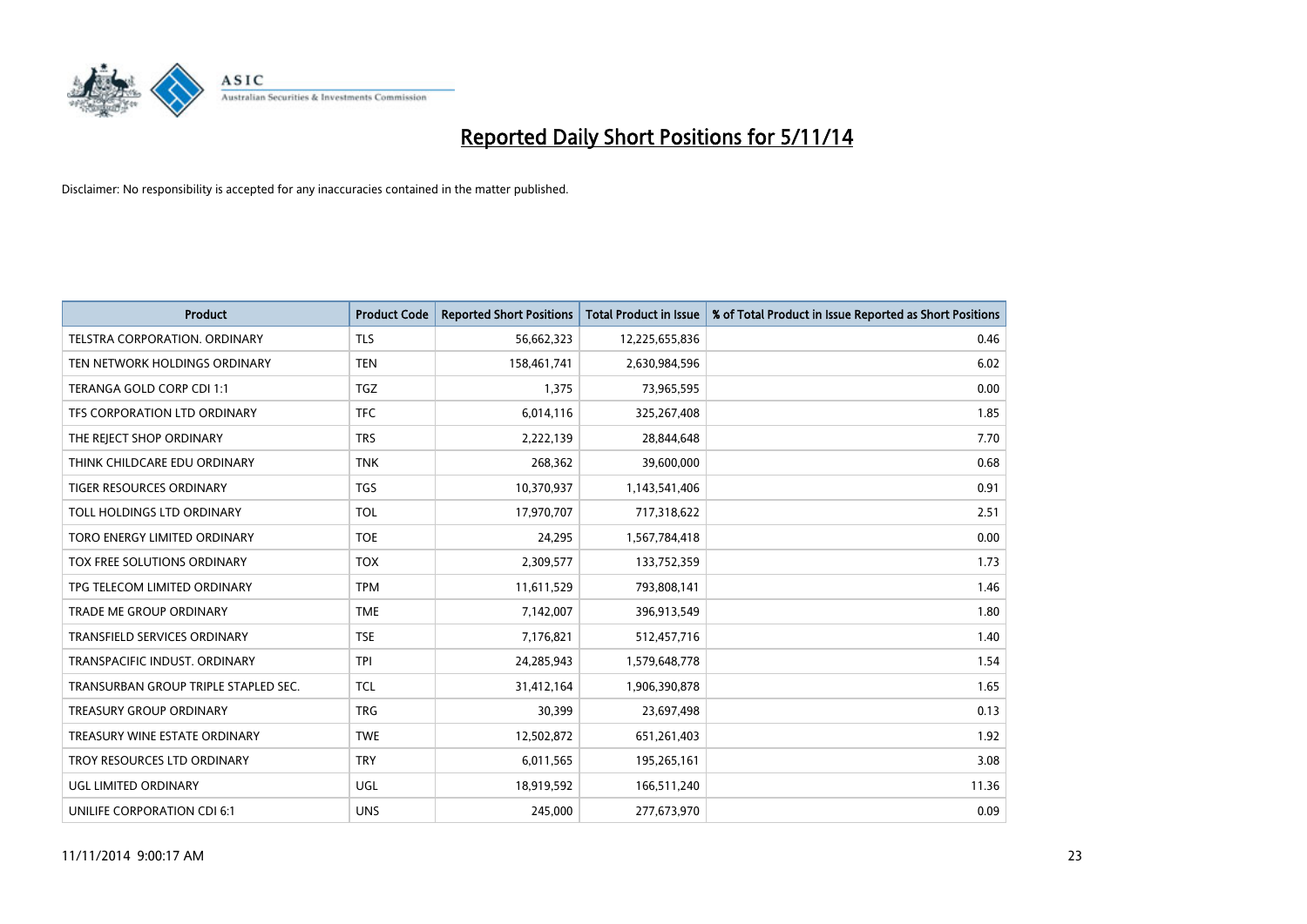

| <b>Product</b>                       | <b>Product Code</b> | <b>Reported Short Positions</b> | <b>Total Product in Issue</b> | % of Total Product in Issue Reported as Short Positions |
|--------------------------------------|---------------------|---------------------------------|-------------------------------|---------------------------------------------------------|
| UNITY MINING LTD ORDINARY            | <b>UML</b>          | 319,871                         | 1,133,122,711                 | 0.03                                                    |
| UXC LIMITED ORDINARY                 | <b>UXC</b>          | 2,526,133                       | 329,728,102                   | 0.77                                                    |
| <b>VEDA GROUP LTD ORDINARY</b>       | <b>VED</b>          | 13,993,908                      | 842,055,406                   | 1.66                                                    |
| <b>VENTURE MINERALS ORDINARY</b>     | <b>VMS</b>          | 238,000                         | 287,320,170                   | 0.08                                                    |
| <b>VILLAGE ROADSHOW LTD ORDINARY</b> | <b>VRL</b>          | 513,087                         | 159,509,459                   | 0.32                                                    |
| <b>VIRGIN AUS HLDG LTD ORDINARY</b>  | <b>VAH</b>          | 48,932,389                      | 3,524,912,131                 | 1.39                                                    |
| <b>VIRTUS HEALTH LTD ORDINARY</b>    | <b>VRT</b>          | 9,827,407                       | 79,847,678                    | 12.31                                                   |
| VISION EYE INSTITUTE ORDINARY        | <b>VEI</b>          | 1,586,666                       | 178,737,431                   | 0.89                                                    |
| VISTA GROUP INTERNAT ORDINARY        | VGI                 | 1,000                           | 79,813,089                    | 0.00                                                    |
| <b>VOCATION LTD ORDINARY</b>         | <b>VET</b>          | 8,156,304                       | 230,000,000                   | 3.55                                                    |
| <b>VOCUS COMMS LTD ORDINARY</b>      | <b>VOC</b>          | 565,772                         | 104,803,018                   | 0.54                                                    |
| WAM CAPITAL LIMITED ORDINARY         | <b>WAM</b>          | 30,000                          | 345,405,201                   | 0.01                                                    |
| WARRNAMBOOL CHEESE ORDINARY          | <b>WCB</b>          | 19                              | 56,098,797                    | 0.00                                                    |
| <b>WATPAC LIMITED ORDINARY</b>       | <b>WTP</b>          | 2,525                           | 189,258,397                   | 0.00                                                    |
| <b>WDS LIMITED ORDINARY</b>          | <b>WDS</b>          | 462,064                         | 144,740,614                   | 0.32                                                    |
| WEBJET LIMITED ORDINARY              | <b>WEB</b>          | 1,472,464                       | 79,397,959                    | 1.85                                                    |
| <b>WESFARMERS LIMITED ORDINARY</b>   | <b>WES</b>          | 7,061,029                       | 1,143,274,951                 | 0.62                                                    |
| WESTERN AREAS LTD ORDINARY           | <b>WSA</b>          | 17, 131, 797                    | 232,580,131                   | 7.37                                                    |
| WESTERN DESERT RES. ORDINARY         | <b>WDR</b>          | 2,490,070                       | 620,049,919                   | 0.40                                                    |
| WESTERN DESERT RES. RIGHTS 31-MAR-14 | <b>WDRR</b>         | 17,835                          | 120,009,662                   | 0.01                                                    |